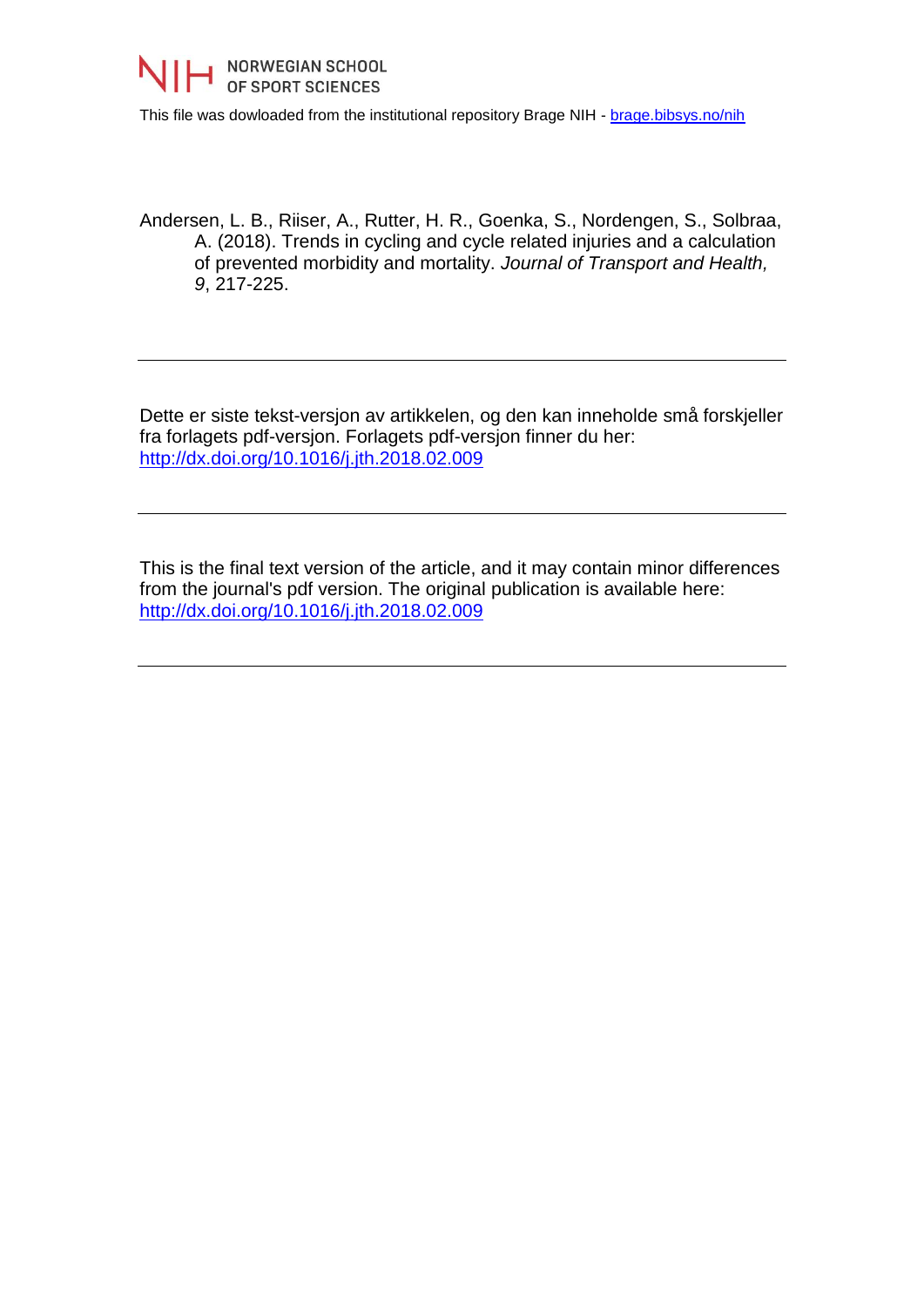Title

# **Trends in cycling and cycle related injuries and a calculation of prevented morbidity and mortality.**

Andersen LB, professor<sup>1,2</sup>, Riiser A, associate professor<sup>1</sup>, Rutter H, professor<sup>3,1</sup>, Goenka S, professor<sup>4</sup>, Solbraa AK, associate professor<sup>1</sup>

<sup>1</sup> Department of Teacher Education and Sport, Western Norway University of Applied Sciences, Sogndal, Norway

<sup>2</sup> Department of Sports Medicine, Norwegian School of Sport Sciences, Oslo, Norway

<sup>3</sup> London School of Hygiene and Tropical Medicine, UK

4 Indian Institute of Public Health, Public Health Foundation of India and Centre for Chronic Disease Control, Gurgaon, Delhi, India

Correspondance

Lars Bo Andersen

Department of Teacher Education and Sport, Western Norway University of Applied Sciences, Postboks 133, 6851, Sogndal, Norway

Email: [lars.bo.andersen@hvl.no](mailto:lars.bo.andersen@hvl.no)

## **Abstract**

The objectives were to describe trends in cycling and cycle related injuries in Denmark overall and in the four largest Danish cities to see if changes in cycling trips and injuries were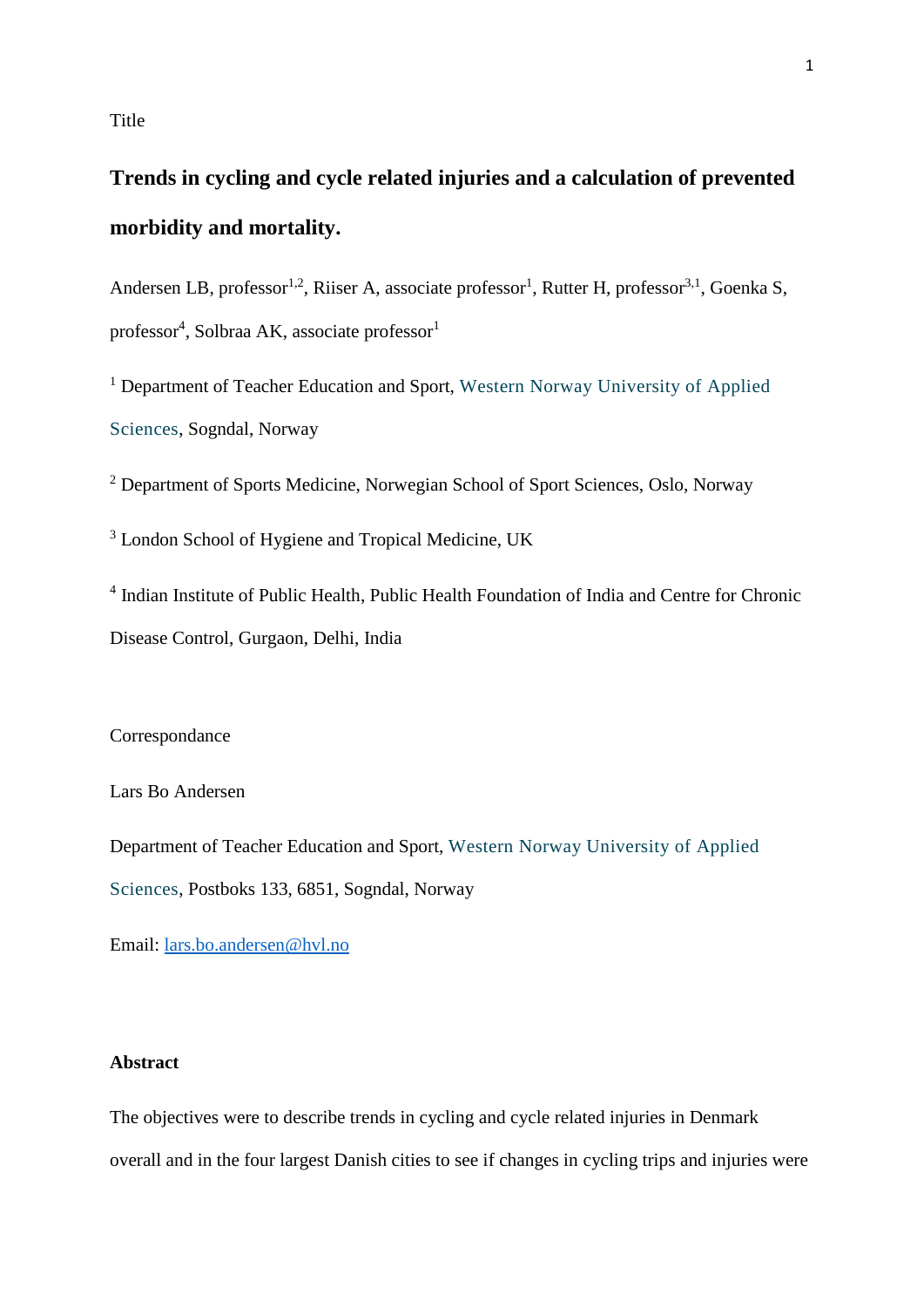associated. Further, we compared number of prevented deaths, type 2 diabetes (T2D), cardiovascular diseases (CVD) and cancers with registered injuries. We analyzed cycling trends over past 17 years in Denmark based on national statistics from 56 electronic counters as an ecological study. Cycle related injuries were collected by Statistics Denmark from hospital records. We also calculated the annual prevented disease and mortality accrued from the health benefits of physical activity in cycling based on relative risk (RR) of cycling derived from population studies, number of cyclists, and number of death, T2D, CVD and cancers in Denmark.

Since 1998 till 2015, cycling has increased by 10% in the whole country; the cycling related injuries however, have gradually declined and were only 45% in 2015 as compared to 1998 level. In Copenhagen specifically, cycling even increased more than 30% since 1998 while cycling related injuries decreased during the same period to one third. Diseases prevented in Denmark by cycling were annually 3328 T2D cases, 5742 CVD cases and 2076 cancer cases and prevented deaths were 6190. In comparison, in 2015, 26 cyclists were killed in the traffic, 512 were seriously injured and 297 experienced light injuries in the whole country.

In conclusion, in Denmark, the number of cycling trips have steadily increased over the past 17 years while cycling related injuries show a concomitant decline. Intuitively one might expect cycle related injuries to increase with increased cycling, but a decrease was observed in injuries. Health benefits of cycling calculated from cohort studies were 21 times higher than risk of injuries and for mortality alone the ratio was 238.

Key words. Active transport, bicycling, traffic injuries, secular trend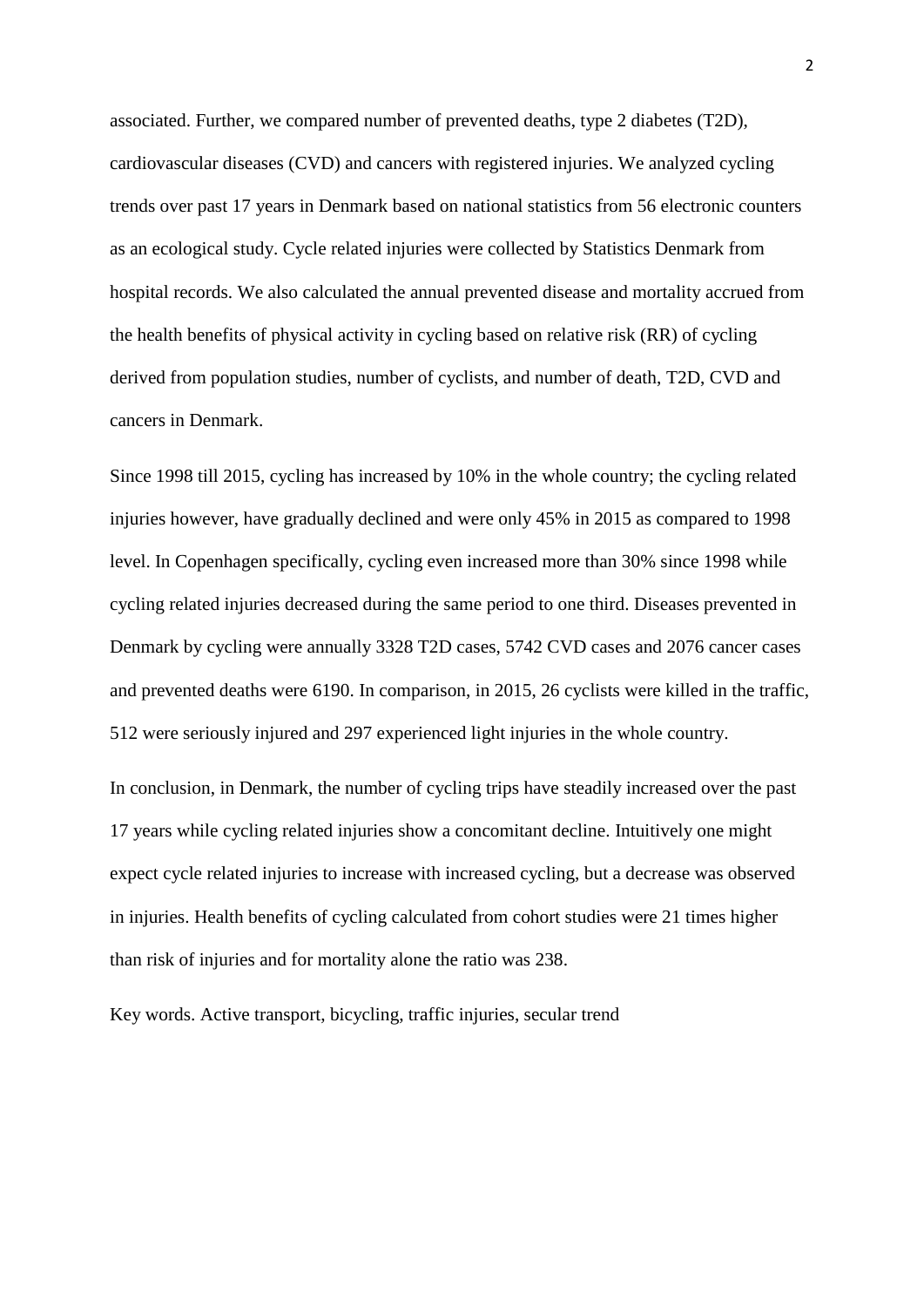#### **1. Introduction**

The world is struggling with the rising burden of non-communicable diseases (NCDs) and is looking for doable and deliverable population based interventions to prevent them (GBD\_Risk\_Factors\_Collaborators, 2016; Giles-Corti et al., 2016). In addition, environmental and inequity concerns need actionable solutions. A shift to cycling from motorized transport can enhance physical activity levels in daily living of populations, is cost saving, is good for the environment and enhance equity. A major concern, however, is a potential rise in the road traffic and transport injuries (Giles-Corti et al., 2016; Lozano et al., 2012). Globally, road injuries was the leading cause of deaths in the 15-24 years olds in the recent 2015 global burden of disease (GBD) analysis, and the  $8<sup>th</sup>$  leading cause of death worldwide (GBD\_Mortality\_Causes\_of\_Death\_Collaborators, 2016). The burden on lowincome individuals was proportionately high (GBD\_Risk\_Factors\_Collaborators, 2016). Further, the fear of injury from cars has been found to be the most important perceived barrier to bicycling (Manton et al., 2016). In a recent study, Stevenson et al. modeled the relationship between land-use, transport and population health based on six cities - Melbourne, Delhi, Copenhagen, London, São Paulo and Boston. The association between cycling, walking for transport and traffic related injuries during bicycling was expected to be positive in five of six cities including Copenhagen (Stevenson et al., 2016). It may therefore be relevant not just to model expected changes, but to measure trends over time in cities where changes actually occur to verify whether expected changes are true.

Cycling is known to promote health and has a potential to increase physical activity globally (Hallal et al., 2012). Prospective cohort studies (Oja et al., 2011) and four randomized trials (Hemmingsson et al., 2009; Hendriksen et al., 2000; Moller et al., 2011; Ostergaard et al., 2012) have consistently shown health benefits of cycling. However, with increase in cycling, a possible rise in cycling related injuries is a perennial concern. Therefore, it is important for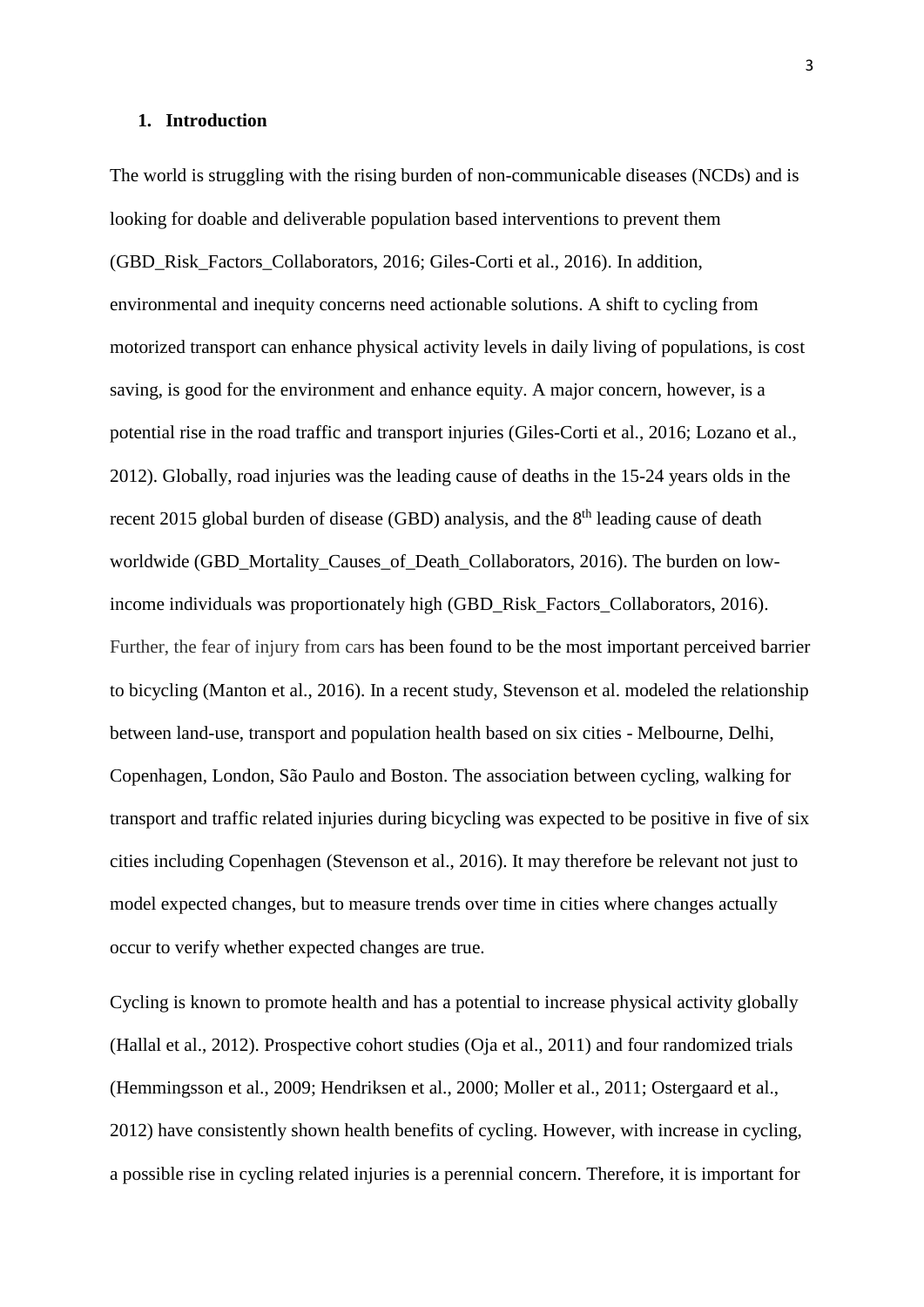public health to know whether it is possible to increase cycling but decrease injuries or at least prevent injuries from rising. There are to our knowledge no studies of high quality using national statistics, which report the trends in cycling and cycle related injuries over the years.

The Scandinavian countries have always prided themselves with the most health friendly federal structure, local laws, and road design, with a high priority on maintenance of roads, cycling lanes and pedestrian paths. Cycling for daily transport is taken up by people across all economic sections and all age groups. In this manuscript, we describe time trends in cycling trips and in cycling injuries over the last 17 years in whole of Denmark and in the four larger cities of Denmark specifically. With Denmark specific data, we also estimate prevented deaths and morbidity for selected common diseases due to high levels of cycling. We chose type 2 diabetes (T2D), cardiovascular disease (CVD) and cancers, because relative risk (RR) in relation to cycling does not exist for other diseases.

#### **2. Methods**

Denmark is a small country with only 5.7 million citizens, 75.000 km roads and detailed monitoring of population statistics. The average temperature during the day is  $2°C$  in the winter months and 20℃ in the summer. We retrieved and synthesized cycling statistics from several sources summarized below.

## **2.1 Sources of data for trends in cycling**

Data from the whole country was extracted and synthesized from the Danish Road Directory (Vejdirektoratet) (Vejdirektoratet, 2016a). Cycle statistics from Vejdirektoratet describe trends in number of cycle trips and kilometers driven in Denmark since 1998 as shown in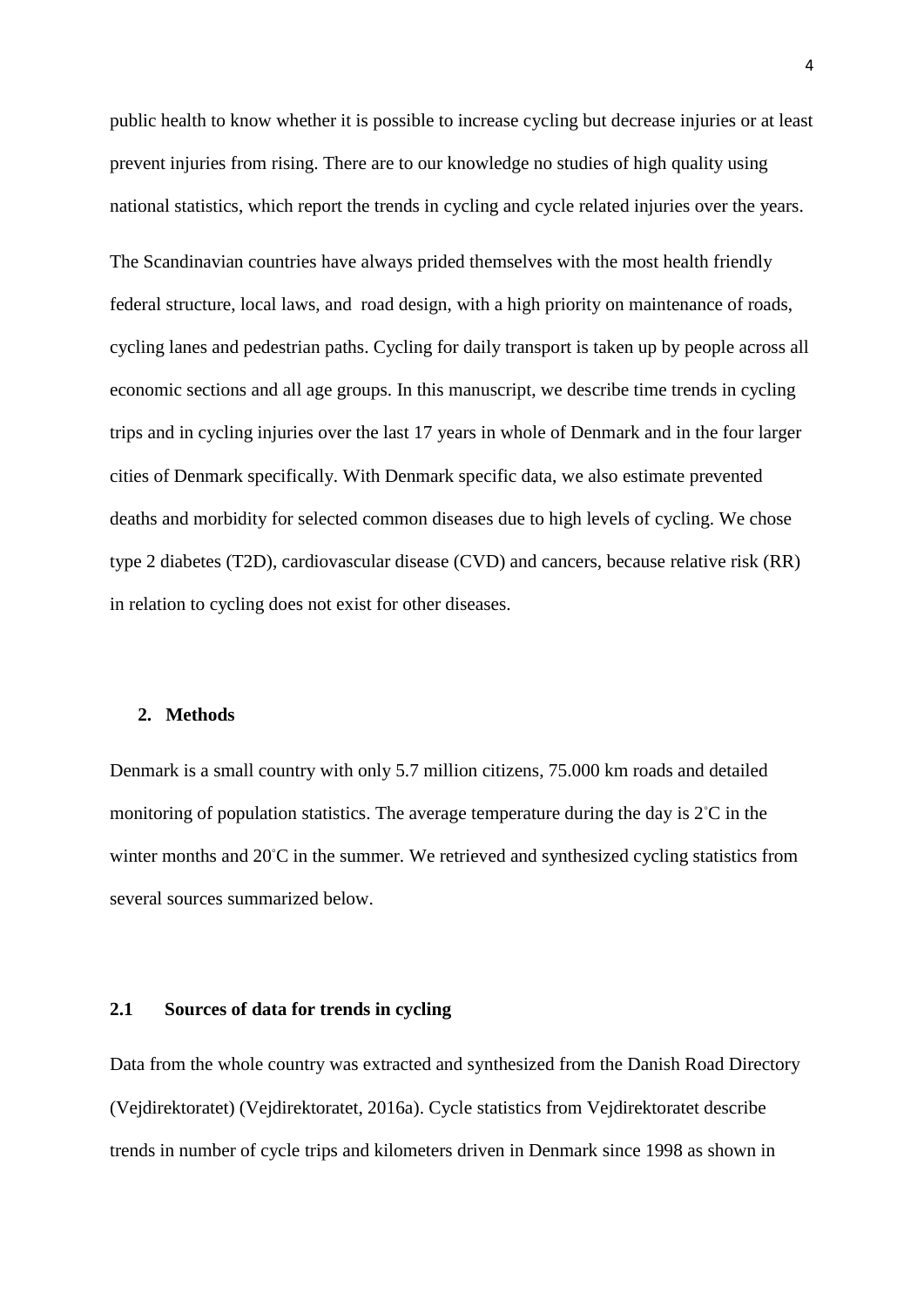Figure 1 (upper grey curve). Data was based on electronic counters and collected in a database called MASTRA (Machine Traffic Registration) held by Vejdirektoratet under the Ministry of Transport and Building (Vejdirektoratet, 2016a). In 1990, there were 28 electronic counters, which were extended to 56 counters in 2008. Counts from counters in different parts of the country are weighted and an index calculated. The level of cycling in year 2000, measured as number of trips from the counters, was used as reference and set to 100, and level in other years were calculated according to year 2000 level. The index is based on many million counts per year and has been validated against the TU Studies (Transport Behavior Studies) (Transport\_Institute, 2016). The TU studies consist of 8000-24,000 annual interviews in relation to transport behavior where responders are randomly selected from the Central Personal Registry (CPR). All citizens in Denmark have a unique CPR number, which means the population contacted is representative of the population and the only selection bias is that caused by dropout. Based on the interviews it was possible to calculate kilometers ridden and number of trips. Two years of TU data were used in the validation (1993 and 2009) and comparison showed high validity of the cycle index(Transport\_Institute, 2016). The cycle index includes both cycling and mopeds. However, moped transport has decreased over time and constituted only 3% of the index in 2007 (Vejdirektoratet, 2016b).

The cycle index used in Figures 2a-2d for the four larger cities in Denmark are comparable within the city, but different methods have been used by each city to calculate their index, which differed from the National index (Vejdirektoratet, 2016c). All the methods used electronic counters, but some cities have added manual counting to their index. The reason is that cities are responsible for maintaining roads and therefore they keep their own records of cycling beside the national statistics. In Copenhagen, the cycle index was based on total kilometers ridden on bicycle in the city. Kilometers were calculated from electronic counters and estimated distances. In Aarhus, the index was calculated from different registrations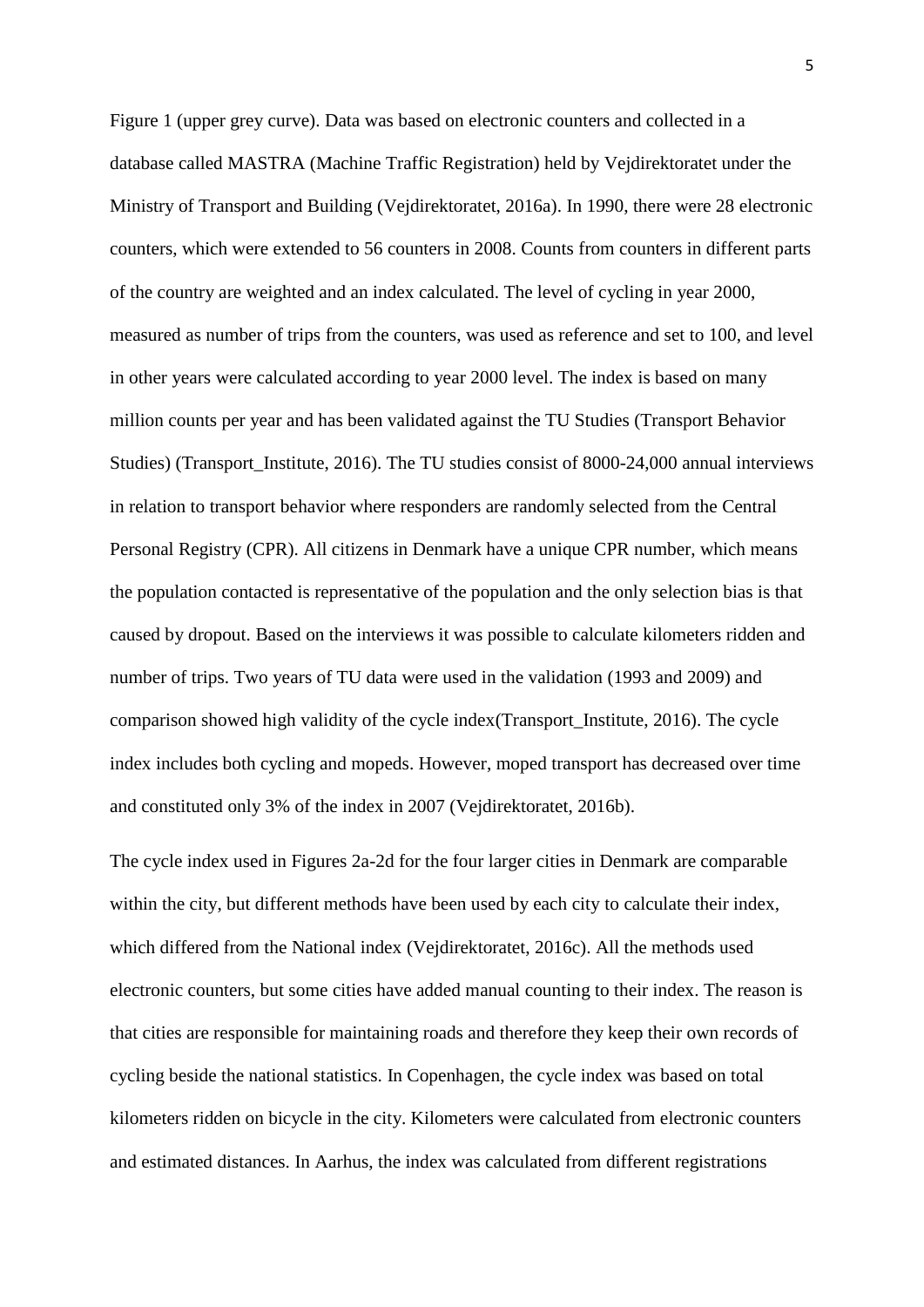which were weighted. Forty percent came from 12 electronic counters, 20% from six fiveweeks counts, 20% from 20 one-week counts and 20% from ten manual counts. In Aalborg, the index was based on eight electronic counters. In Odense, the index was based on interviews conducted by the TU Studies (Danish\_Technical\_University, 2016). Within each city the index was calculated in the same way for all time points and the amount of cycling in year 2000 was used as the reference.

**2.3 Bike-related mortality and injury statistics for Denmark**. Statistics Denmark provided traffic injury statistics (Statistics\_Denmark, 2016b) and mortality statistics (Statistics\_Denmark, 2016a). Statistics of bike related injuries were based on injuries reported to the police, which included persons visiting hospital and incidents reported to an insurance company. Cycle specific injuries were registered in relation to geographic location, gender, age and severity, which allowed a local comparison between cycle index and cycle injury statistics.

**2.4 Statistical calculations of cycling attributable mortality and morbidity**. Number of lives saved attributed to cycling was based on the prevalence of cyclists, the difference in the risk (RR) of mortality and morbidity between cyclists and non-cyclists, and total annual number of deaths and newly diagnosed disease of T2D, CVD and cancers in Denmark (Table 1 and appendix Table). Cycling attributable deaths were calculated as the sum of cases prevented for each level of cycling:  $\sum((1-RR)*N*P)$ . N is the total number of cases in Denmark in 2015 for the specific condition and P is prevalence for the group. Prevalence was defined as persons cycling every week at least during the summer period from the same cohort study as the RR was calculated. In all calculations multivariate adjusted RRs were used including all known confounding (see Table 1). Cycling was assessed as total cycling (leisure and commuting) and as commuter cycling only. Table 1 includes all Danish prospective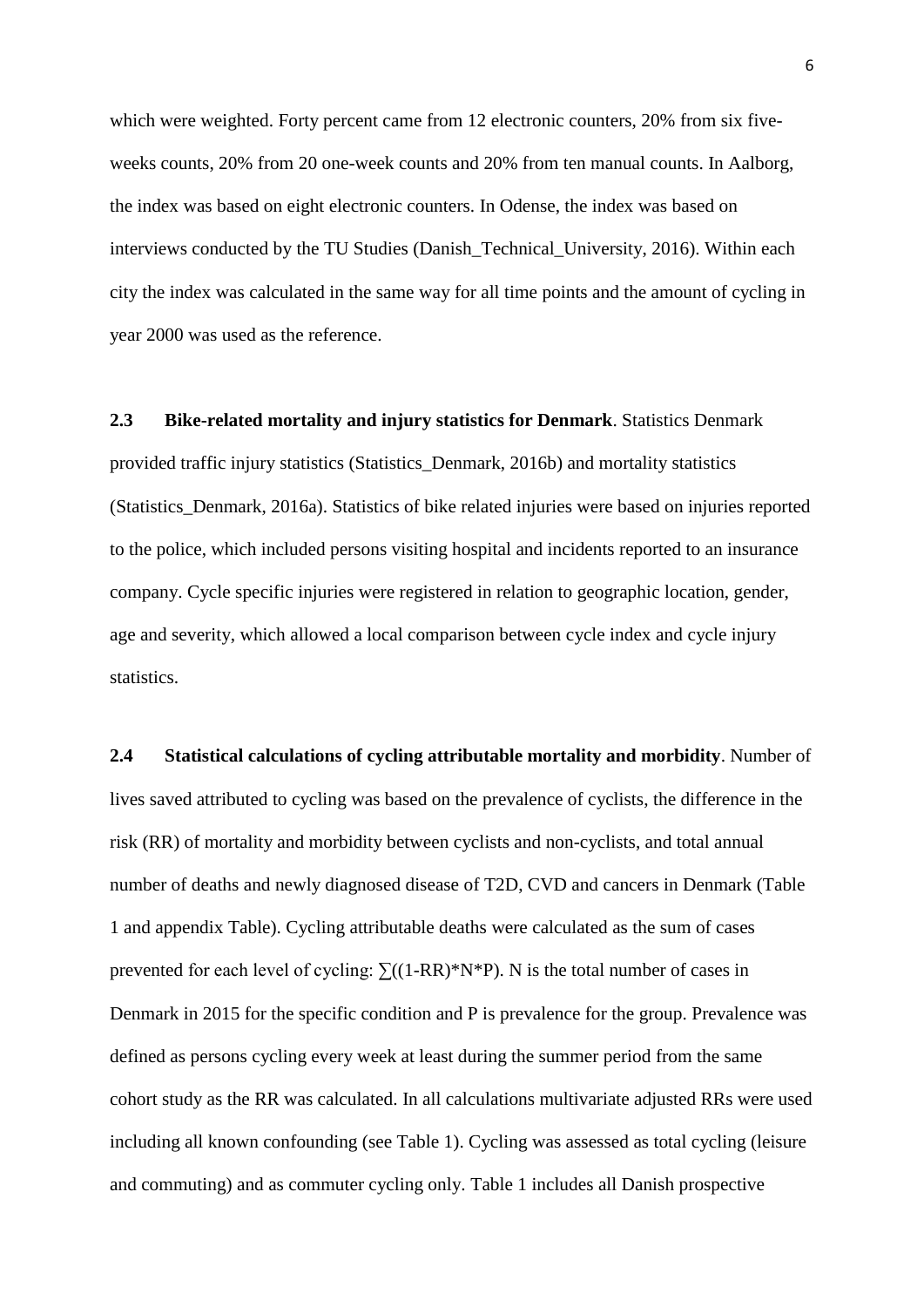cohort studies which have published RR of mortality and morbidity between cyclists and noncyclists and appendix Table show details of calculations. Other diseases were not included since such data do not exist. We did a systematic search on PubMed and included studies reporting RR of disease and death from other countries, but we only used Danish data in the calculations of prevented disease except for cancer where the study of Matthews et al. (Matthews et al., 2007) was used, because no data existed for cancer from Denmark (Appendix). Some studies reported RR for different levels of cycling in order to analyze doseresponse relationships while others only reported RR for cycling versus no cycling. Prevalence of cycling was related to age and older age was related to higher rates of deaths. We therefore used conservative estimates of prevalence of cycling in studies including younger age groups. The RR for cycling versus non-cycling was similar in all age groups (Andersen et al., 2000). Prospective cohort studies used for calculation of prevented diseases and deaths are summarized in Table 1 where existing studies from other countries were also added.

Total number of new annual cases in Denmark for T2D, CVD and cancers were found at the home pages for the Danish Heart Foundation (Danish Heart Foundation, 2016), Diabetesforeningen (Diabetesforeningen, 2016) and the Danish Cancer Society (Danish\_Cancer\_Society, 2016). In the study of Matthews et al. amount of cycling was calculated in equivalents of resting metabolic rate (MET) \*hours per day, where cycling was defined to require an energy expenditure of 4 METs. Prevalence of cycling was lower in China than in Denmark, but higher in the Netherlands, which results in an underestimation of cases in Denmark in the study of Matthews et al. (Matthews et al., 2007) and an overestimation using Dutch prevalence from Houvenaar-Blom et al.(Hoevenaar-Blom et al.,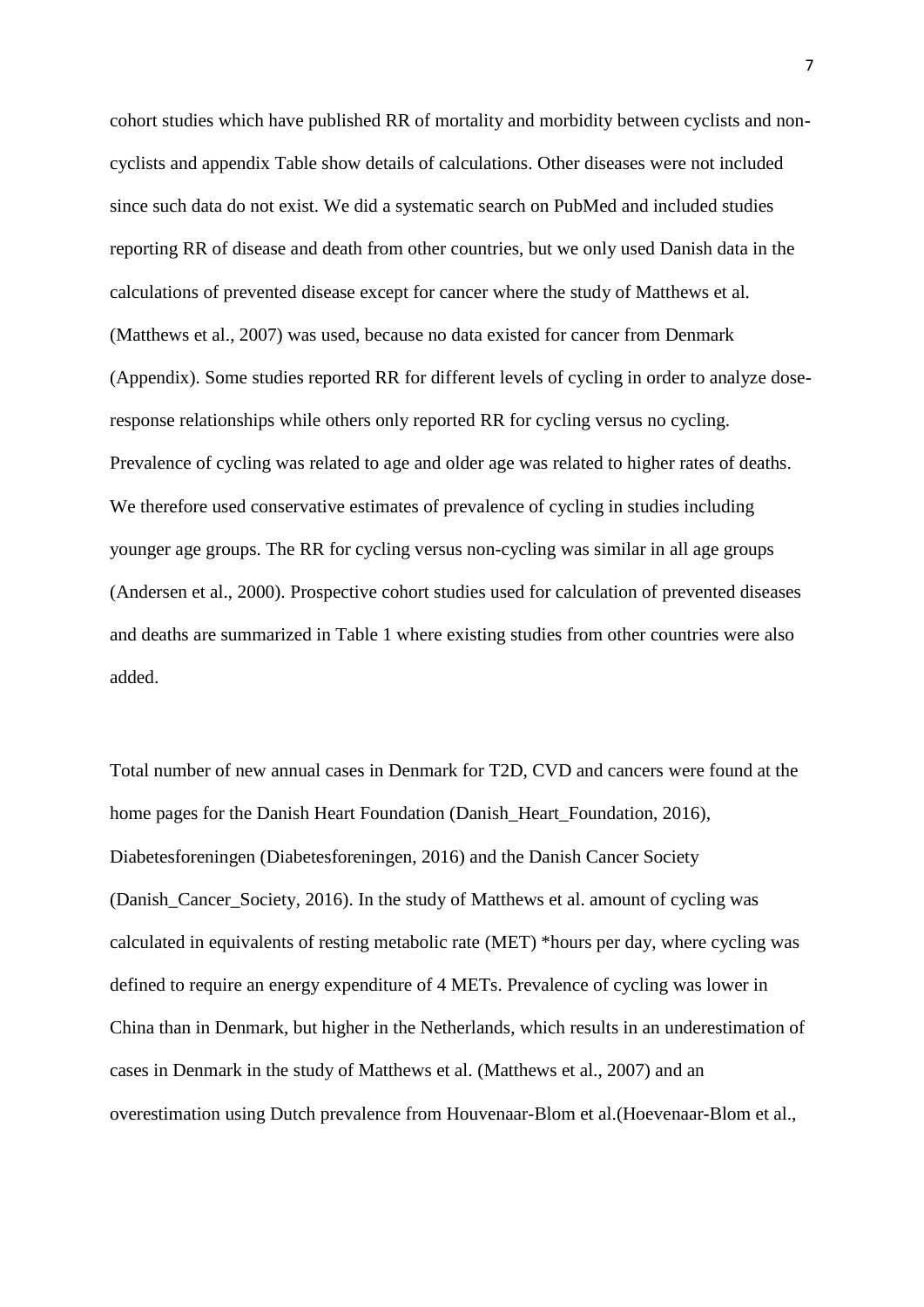2011) (Table 1). The prevalence of cycling in UK is very low, and estimates do not apply to Denmark.

## **3. Results**

#### **3.1 Trends in cycling and in cycle related injuries**

In 2015, there were 26 deaths in cycle related traffic injuries in the whole country (Figure 1) (Statistics\_Denmark, 2016b). Total number of reported injuries were 835, where 297 persons only had light injuries, 512 severe injuries and 26 died. From 1998 to 2015 there has been a steady decline in number of injured cyclists in Denmark, with a 55% decline. However, this covers large regional differences. The decrease in injuries occurred simultaneously with an increase in cycling measured as trips by electronic counters of 10% (Figure 1). Figure 2 shows trends in the four larger cities in Denmark. Since 1998, cycling has increased in three of the four larger cities in Denmark. In Copenhagen, which had the largest increase in cycling, injuries went down from 402 in 1999 to 129 in 2015. In Copenhagen, the capital, cycling increased about 30% since 1998 while cycling increased 16% in Aarhus, which is the second city of Denmark, around 30% in Odense but no change was seen in Aalborg. On a national level, injuries with fatal outcome are quite rare and a slight decrease was observed since 1998 (Figure 1).

Insert Figure 1

Insert Figure 2a-2d

## **3.2 Mortality and morbidity prevented from cycling in 2015 in Denmark**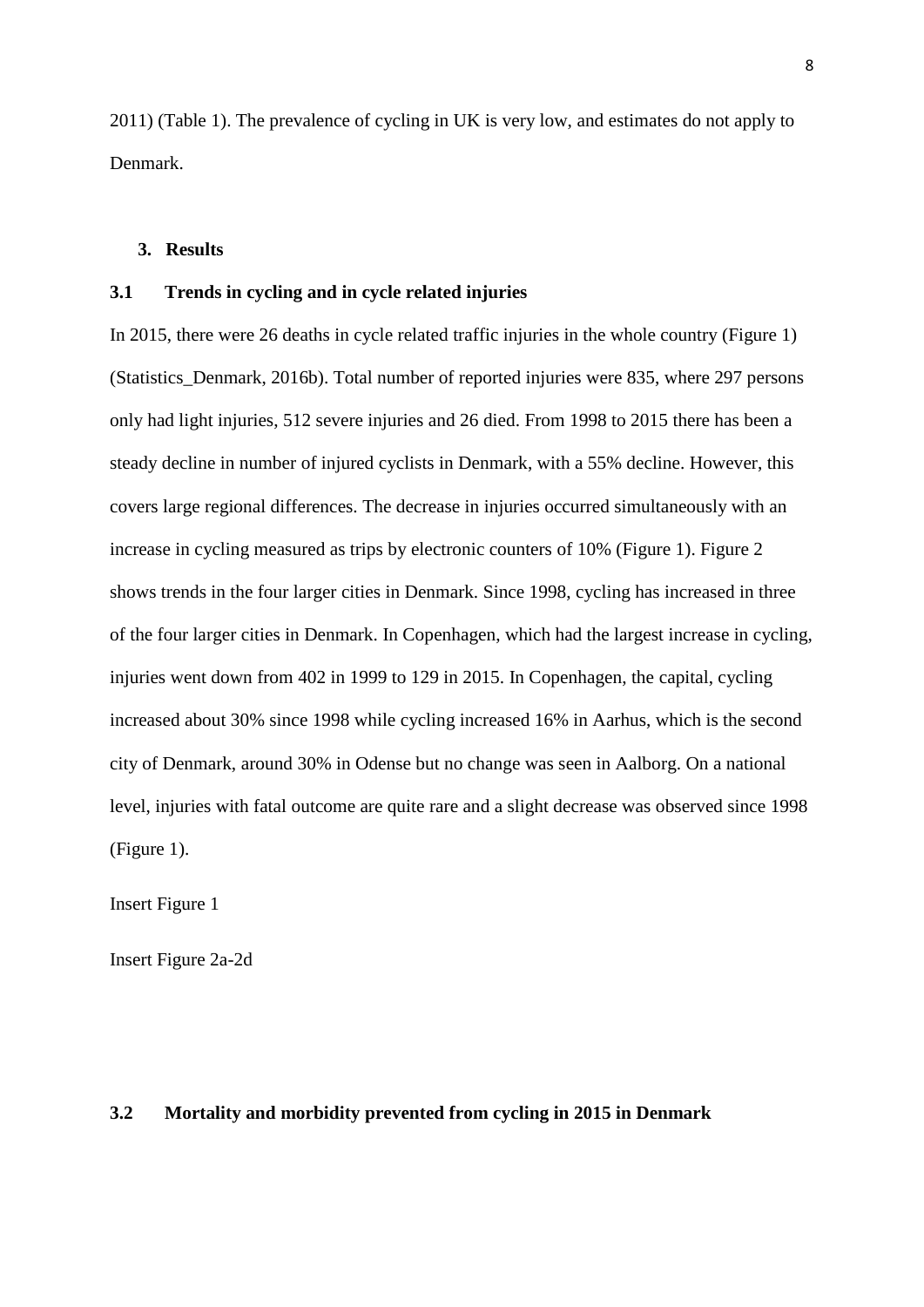Total number of deaths in Denmark was 52,555 persons in 2015 (Statistics\_Denmark, 2016a). The average annual number of newly diagnosed T2D cases in Denmark from 2010-2014 was 28,835. The annual number of new CVD diagnoses in 2015 was 52,283 and number of new cancer cases was 35,432.

In the study of Andersen et al. (Andersen et al., 2000) the mean prevalence of commuting to work was 25%. We calculated that 3679 more commuter cyclists would have died if cyclists had the same mortality rate as non-cyclists (RR for cyclists 0.72), in 2015 in Denmark, which is 7.0% of all deaths. Commuter cycling also prevented 2610 cases of T2D and 3129 cases of CVD (Table 1) (Rasmussen et al., 2016). No studies have provided data on commuter cycling and cancer. Similarly, we calculated that 3328 T2D cases, 5742 CVD cases and 2076 cancer cases and 6190 deaths were prevented from total cycling each year (Table 1).

Insert Table 1. References in Table 1: (Andersen and Cooper, 2011) (Andersen et al., 2000) (Rasmussen et al., 2016) (Blond et al., 2016) (Matthews et al., 2007) (Hoevenaar-Blom et al., 2011) (Celis-Morales et al., 2017)

#### **4. Discussion**

#### 4.1 **Trends in cycling and injuries**

The present study elucidates that increase in cycling does not need to increase the number of injuries. Analysis of trends is based on ecological data and we cannot conclude about causes, however, we would intuitively expect an increase in injuries with more cycling, and it did not happen. In fact, in Denmark cycle related injuries have gone down from 1838 to 835 since 1998 even though cycling has increased by 10%. From 2000 to 2010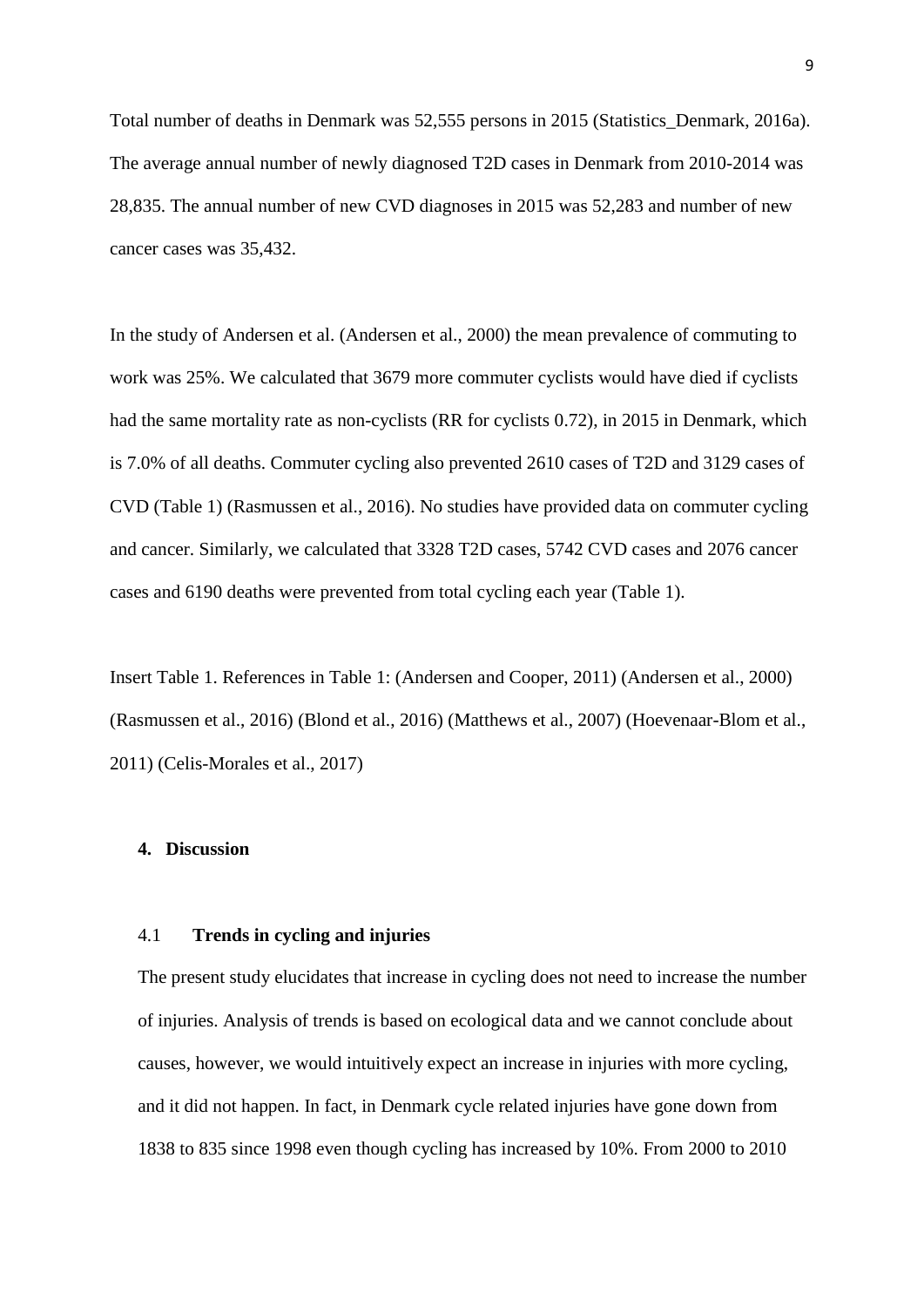kilometers driven by car also increased 10% (Statistics Denmark, 2011), but this change was mainly related to an increase in kilometers driven on highways. There has been a strong political commitment towards larger public safety, which was essentially the reason behind cycling and pedestrian friendly road design, provision of cycling space aligned to the population load, cycling prioritization in road design and traffic signal laws, high quality maintenance of the road construction, and context specific cycling supportive environment. This has consistently been improved and worked towards over the years by successive governments in Denmark. High safety in cycling has been a main priority in built environment and has contributed to cycling being socially desirable in all age groups, in women, children and elderly and all socio-economic strata. All investments in cycle infrastructure in the country are thoroughly registered, because cities can apply for 50% co-funding from the Government, but need to describe their projects in detail. Copenhagen has invested heavily in cycle infrastructure during the last two decades and during this time cycling increased more than 30% while traffic injuries decreased to almost one third compared to levels in the late 1990s. An example is the 'super-bike-lanesystem' (www.supercykelstier.dk). Super bike lanes connect different parts of Copenhagen almost without crossing streets. They go in straight lines and tunnels and bridges have been built to pass streets with heavy traffic. Copenhagen is split by a harbor and all traffic had to pass one of three bridges in the old days. Now they have built several bridges exclusively for cyclists and pedestrians over the harbor. This means that the fastest way to travel for all distances below 10 kilometers in Copenhagen is by bike. However, we need to emphasize that this data does not allow conclusion of why cycling increased and injuries decreased. It is not possible to use randomized trials in the improvement of infrastructure, because randomizing where bike lanes are built does not make sense.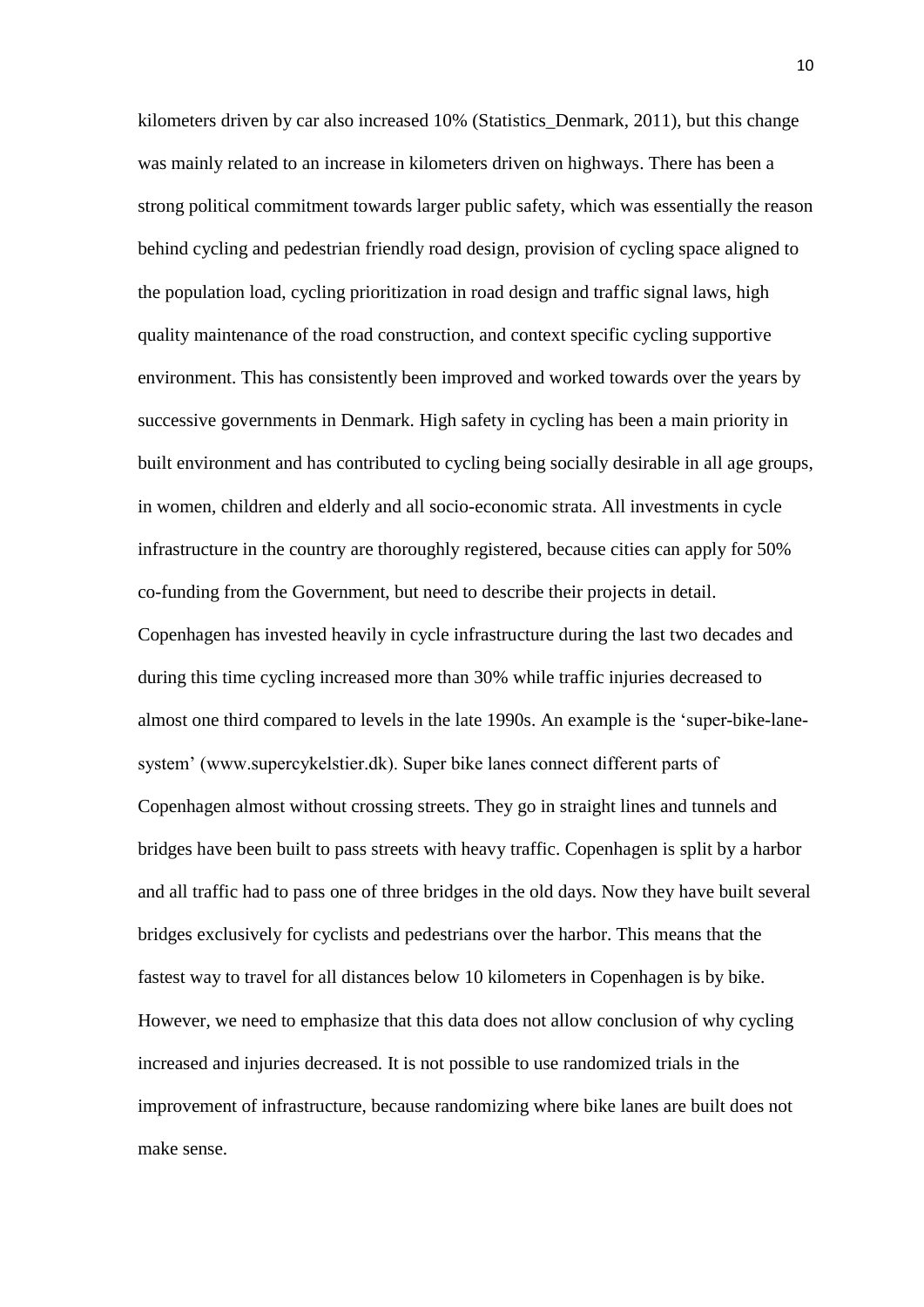A series of articles was published in the Lancet in 2016 emphasizing the importance of city planning to improve health. In this series, Stevenson et al. modelled how increased active transport would affect health (Stevenson et al., 2016). The models were based on data from six cities from five continents and one of the cities was Copenhagen. The models predicted a positive association between active transport and road injuries. However, modelling differences between cities may give another result than observing what actually happens over time in a specific city when a behavior such as cycling changes. In the present study we observed a substantial decrease in road injuries at the same time as cycling increased. The increased cycling in cities like Copenhagen and Odense may have been a result of major improvements in infrastructure. City planning in relation to improvement of cycling facilities is well described on the home pages of these cities (Copenhagen\_City, 2017; Odense\_City, 2017). The lack of association between amount of cycling and injury rate is supported by some studies. Jacobsen et al. found that across Europe and North America bicycling varied tremendously while fatal injury rate was more or less the same per capita and he formulated the hypothesis 'safety in numbers', which suggest that increased number of cyclists raise awareness among car drivers, which makes accidents go down (Jacobsen, 2015). Mueller et al. identified 21 studies, which estimated health impact of exposure to traffic in terms of fatality and injury risk (Mueller et al., 2015). Fourteen of these studies predicted an increase in fatalities and injuries, and six studies a decrease with increase in active transport, while one study assumed no change. The present study suggests that the safety of cycling depends on how carefully infrastructure in all its details is planned and prioritized and is not necessarily related to traffic density. The four larger cities have prioritized differently. In 2000, the City of Odense became 'cycle city' and more than 50 infrastructure projects were initiated. During the next three years cycling increased 20% and injuries decreased 20%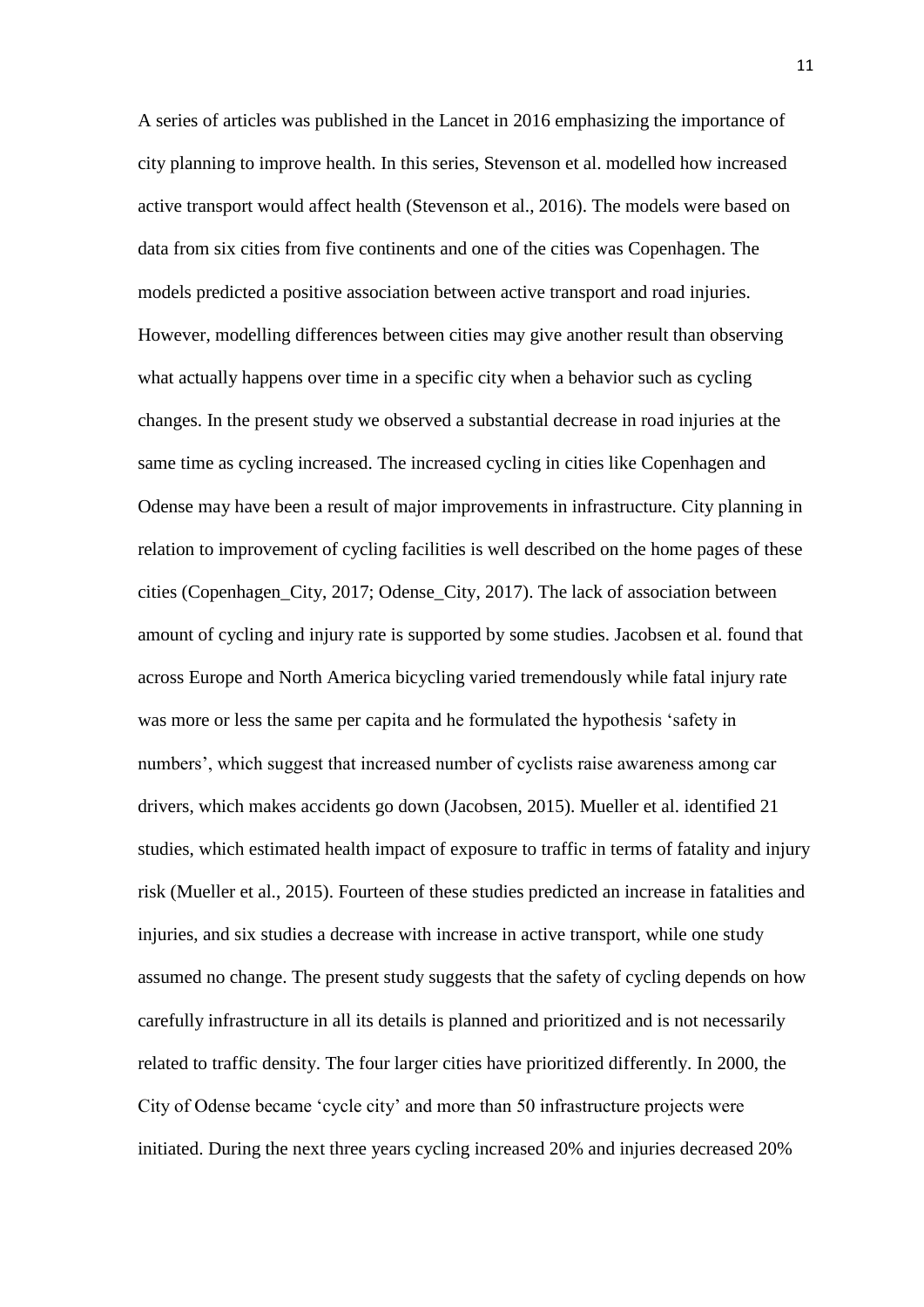(Troelsen, 2005). Aarhus followed a few years later with improvements in infrastructure, and Copenhagen has been in front over decades. Aalborg has lagged behind and has not invested in infrastructure for cycling. Still, it will not be possible to conclude about causality and even the most thorough description of initiatives will not solve the methodological problems in establishing causality. However, we are not aware of any cities in the World where cycling has increased during the last decades without thorough infrastructure planning.

## 4.2 **Calculation of prevented disease/mortality**

Calculation of prevented diseases included only T2D, CVD and cancers, because no data exists for other chronic diseases. Together with deaths these cases summed up to around 17,000 annually using conservative estimates. It is assumed that there is a causal relationship between the lower morbidity and mortality and cycling. This cannot be concluded from prospective cohort studies alone. We used multivariate adjusted RR including adjustment for leisure time physical activity, socioeconomic status and other CVD risk factors. Some evidence does support that the association between cycling and health is causal. Cohort studies show consistent results and benefit is similar in subgroup analyses such as age groups, genders and socioeconomic groups (Oja et al., 2011). The four existing randomized trials using cycling as transport also showed consistent findings (Hemmingsson et al., 2009; Hendriksen et al., 2000; Moller et al., 2011; Ostergaard et al., 2012). Prevented disease and death should be compared with traffic injuries where only 26 cyclists were killed, 512 were seriously injured and 297 experienced light injuries in Denmark in 2015. The benefit-hazard ratio was very high (238:1) for deaths and around 20 for total cases versus total injuries when only three common diseases were included.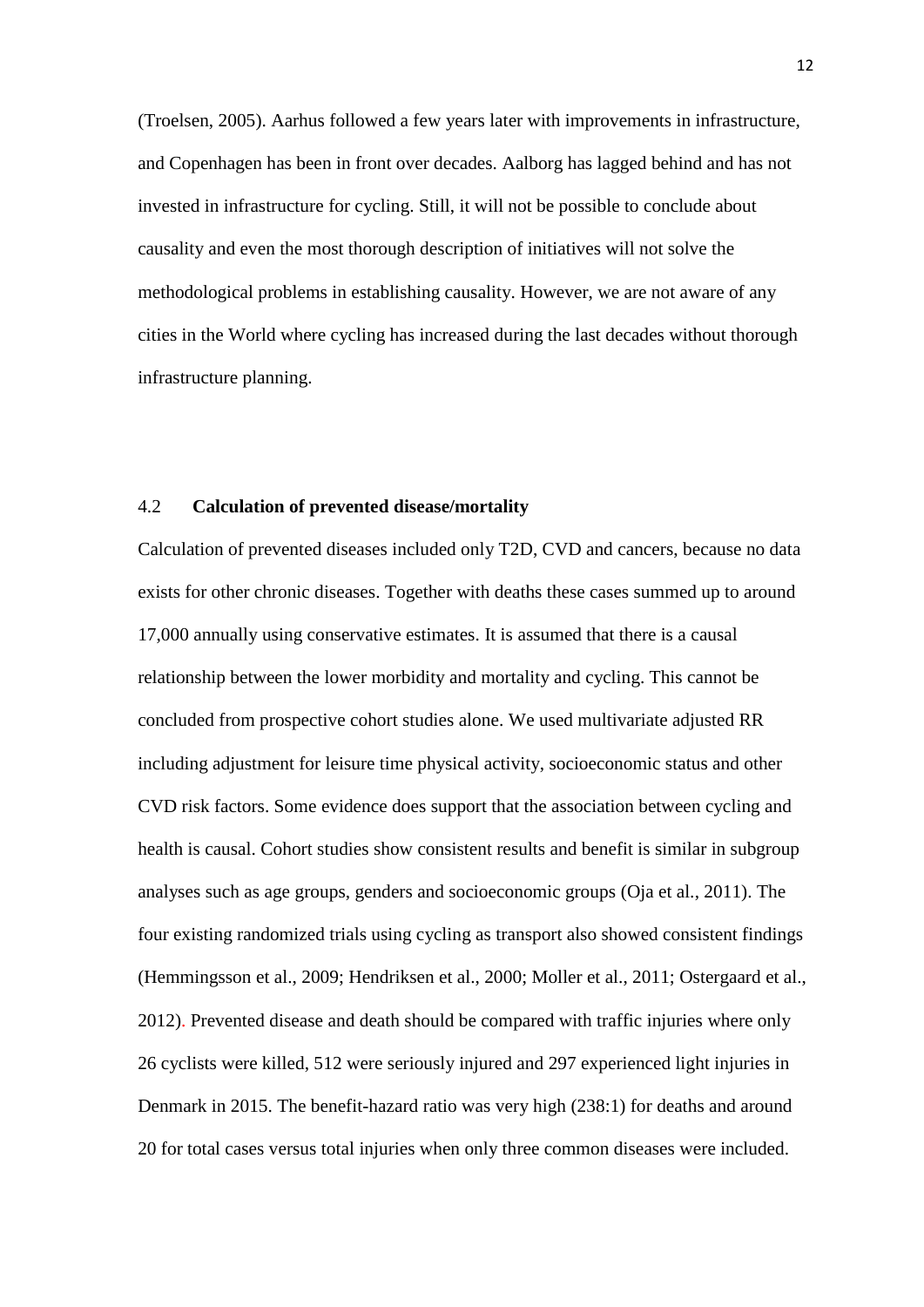This ratio cannot be explained by confounding or selection. Selection of healthy individuals becoming cyclists is not a serious problem in Danish cohort studies. Cycling is not something people choose to get healthy, it is a common mode of transport in Denmark. There is not even a strong social gradient and in the first published cohort studies, subjects with low educational level were more frequently cyclists than the better educated (Andersen et al., 2000). Among men >65 years of age there were still 44% who cycled every week. It is likely that there is a great degree of self-selection in cohorts where the behavior is rare such as UK-Biobank where only 2.6% were cyclists, but in Denmark it is  $>60\%$ .

#### 4.3 **Strengths and limitations**

A major strength is the availability of reliable high quality, granular data from 1998 to 2015 detailed up to the city level related to changes in cycle habits and injuries. This part of the study is ecological, and it is therefore not possible to argue for any causality. There is little doubt that registration of injuries was not complete. Number of cycle related deaths in the traffic is complete, but some minor injuries may not be reported. However, most injuries were reported to the insurance companies simply because car owners may have their vehicle repaired or the cyclist claims compensation. It is likely that many 'sole' accidents only involving the cyclist were not reported, but it is not possible to quantify. The observational character of the studies used to calculate health benefits is a weakness. It is not possible from these studies to conclude about causality, but data were consistent and adjusted for known confounding. Calculations of prevented mortality and morbidity were based on the assumption that there is a causal relationship between cycling and health. There is therefore a large degree of uncertainty in these calculations, but the ratio between benefit and hazard was very big leaving room for uncertainty before the main conclusion should be rejected. Still the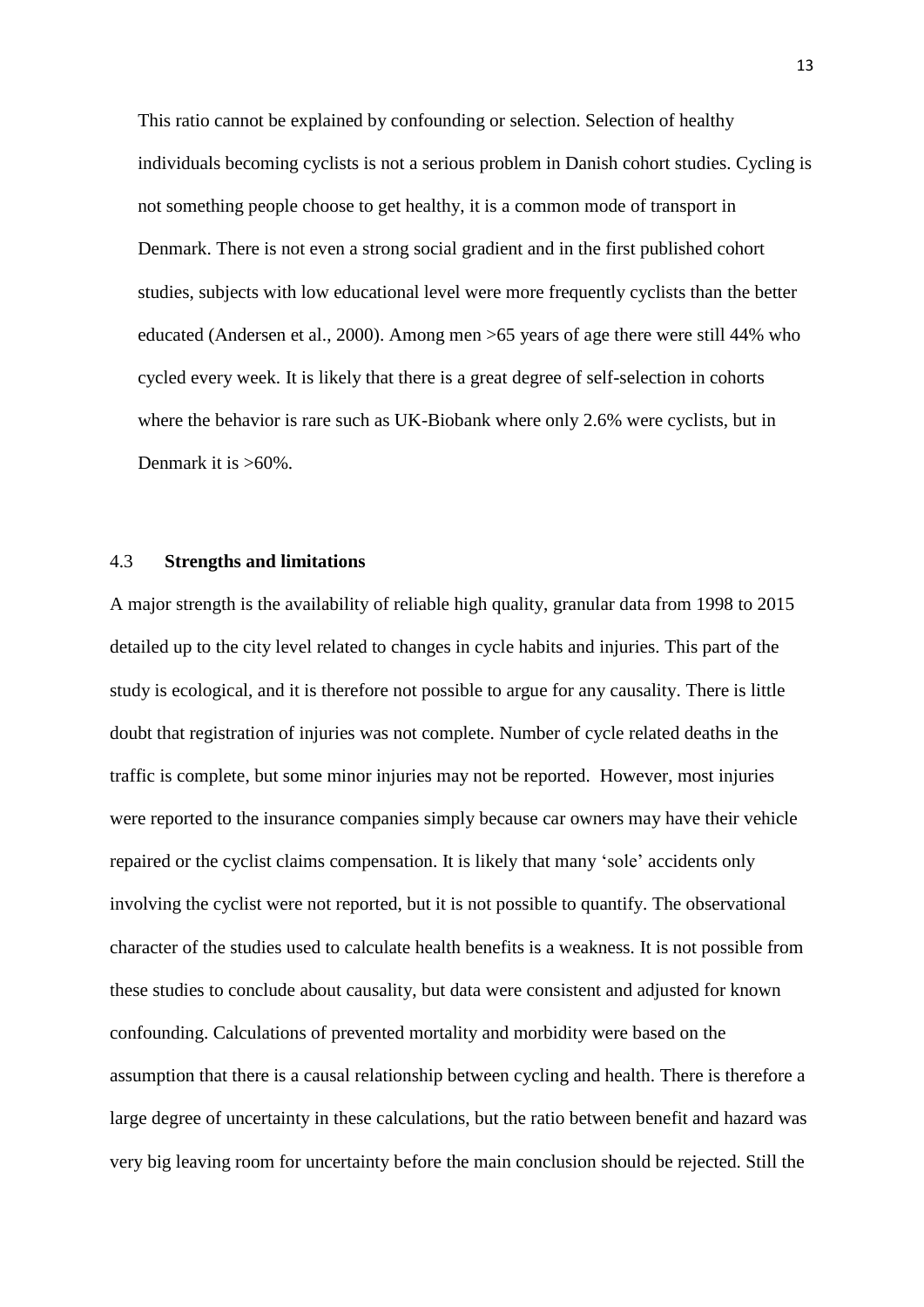quantification or extrapolation from cohort studies to the prevention on national level may be difficult. This could result in both over- and underestimation. Last, data was collected in a developed country with a good infrastructure for cycling and conclusions may not be generalizable to environments with poor infrastructure.

## 4.4 **Conclusion**

Cycling related injuries have gone down in Denmark despite cycling going up over 17 years. A public health intervention for public health good with diligence and detail may accrue large benefits. A study launched the hypothesis 'safety in numbers', which suggested that increased number of cyclists itself increased safety (Jacobsen, 2003), but the substantial decrease in injuries even in cities with a smaller increase in cycling may point towards the importance of infrastructure. Danish results suggest that increasing safety of cyclists can both increase cycling and decrease injury rates, and other countries should be encouraged to implement strategies of protecting cyclists that are appropriate to their contexts. Health benefits of cycling calculated from cohort studies were 21 times higher than risk of injuries and for mortality alone the ratio was 238.

### **References**

Andersen, L.B., Cooper, A.R., 2011. Commuter cycling and health. Studies on Mobility Transport Research 3, 9-19.

Andersen, L.B., Schnohr, P., Schroll, M., Hein, H.O., 2000. All-cause mortality associated with physical activity during leisure time, work, sports, and cycling to work. Arch.Intern.Med. 160, 1621-1628. Blond, K., Jensen, M.K., Rasmussen, M.G., Overvad, K., Tjonneland, A., Ostergaard, L., Grontved, A., 2016. Prospective Study of Bicycling and Risk of Coronary Heart Disease in Danish Men and Women. Circulation 134, 1409-1411.

Celis-Morales, C.A., Lyall, D.M., Welsh, P., Anderson, J., Steell, L., Guo, Y., Maldonado, R., Mackay, D.F., Pell, J.P., Sattar, N., Gill, J.M.R., 2017. Association between active commuting and incident cardiovascular disease, cancer, and mortality: prospective cohort study. BMJ 357, j1456. Copenhagen City, 2017. Super Cycle Lanes in Copenhagen. [http://supercykelstier.dk/english/,](http://supercykelstier.dk/english/) Municipality of Copenhagen.

Danish Cancer Society, 2016. Statistic about cancer[. http://www.cancer.dk/hjaelp-viden/fakta-om](http://www.cancer.dk/hjaelp-viden/fakta-om-kraeft/kraeft-i-tal/nogletal/)[kraeft/kraeft-i-tal/nogletal/.](http://www.cancer.dk/hjaelp-viden/fakta-om-kraeft/kraeft-i-tal/nogletal/) Danish Cancer Society, Copenhagen.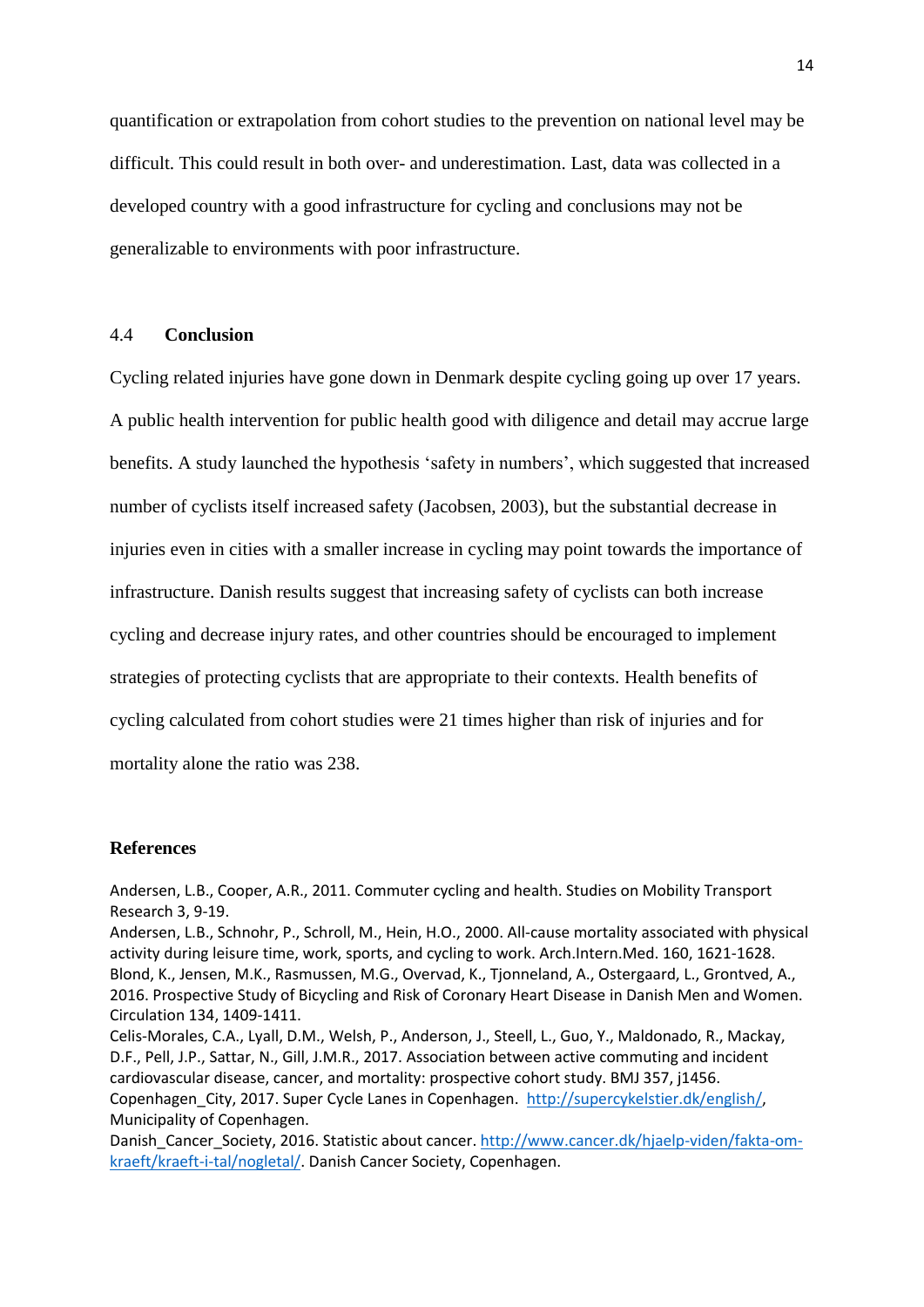Danish\_Heart\_Foundation, 2016. Statistics about CVD[. https://www.hjerteforeningen.dk/alt-om-dit](https://www.hjerteforeningen.dk/alt-om-dit-hjerte/fakta-om-hjertekarsygdomme/)[hjerte/fakta-om-hjertekarsygdomme/.](https://www.hjerteforeningen.dk/alt-om-dit-hjerte/fakta-om-hjertekarsygdomme/) Danish Heart Foundation, Copenhagen.

Danish Technical University, 2016. Transport habit studies.

[http://www.modelcenter.transport.dtu.dk/transportvaneundersoegelsen/hvad\\_er\\_tu.](http://www.modelcenter.transport.dtu.dk/transportvaneundersoegelsen/hvad_er_tu)

Diabetesforeningen, 2016. Statistics about type 2 diabetes. [http://www.diabetes.dk/diabetes-](http://www.diabetes.dk/diabetes-2/fakta-om-diabetes-2.aspx)[2/fakta-om-diabetes-2.aspx.](http://www.diabetes.dk/diabetes-2/fakta-om-diabetes-2.aspx) Diabetesforeningen, Copenhagen.

GBD\_Mortality\_Causes\_of\_Death\_Collaborators, 2016. Global, regional, and national life expectancy, all-cause mortality, and cause-specific mortality for 249 causes of death, 1980-2015: a systematic analysis for the Global Burden of Disease Study 2015. Lancet 388, 1459-1544.

GBD\_Risk\_Factors\_Collaborators, 2016. Global, regional, and national comparative risk assessment of 79 behavioural, environmental and occupational, and metabolic risks or clusters of risks, 1990- 2015: a systematic analysis for the Global Burden of Disease Study 2015. Lancet 388, 1659-1724. Giles-Corti, B., Vernez-Moudon, A., Reis, R., Turrell, G., Dannenberg, A.L., Badland, H., Foster, S., Lowe, M., Sallis, J.F., Stevenson, M., Owen, N., 2016. City planning and population health: a global challenge. Lancet.

Hallal, P.C., Andersen, L.B., Bull, F., Guthold, R., Haskell, W.L., Group, t.L.P.A.S.W., 2012. Global physical activity levels: past, present, and future. Lancet 380, 247-257.

Hemmingsson, E., Udden, J., Neovius, M., Ekelund, U., Rossner, S., 2009. Increased physical activity in abdominally obese women through support for changed commuting habits: a randomized clinical trial. Int J Obes (Lond) 33, 645-652.

Hendriksen, I.J., Zuiderveld, B., Kemper, H.C., Bezemer, P.D., 2000. Effect of commuter cycling on physical performance of male and female employees. Med.Sci.Sports Exerc. 32, 504-510.

Hoevenaar-Blom, M.P., Wendel-Vos, G.C., Spijkerman, A.M., Kromhout, D., Verschuren, W.M., 2011. Cycling and sports, but not walking, are associated with 10-year cardiovascular disease incidence: the MORGEN Study. Eur J Cardiovasc Prev Rehabil 18, 41-47.

Jacobsen, P.L., 2003. Safety in numbers: more walkers and bicyclists, safer walking and bicycling. Inj Prev 9, 205-209.

Jacobsen, P.L., 2015. Safety in numbers: more walkers and bicyclists, safer walking and bicycling. Inj Prev 21, 271-275.

Lozano, R., Naghavi, M., Foreman, K., Lim, S., Shibuya, K., Aboyans, V., Abraham, J., Adair, T., Aggarwal, R., Ahn, S.Y., Alvarado, M., Anderson, H.R., Anderson, L.M., Andrews, K.G., Atkinson, C., Baddour, L.M., Barker-Collo, S., Bartels, D.H., Bell, M.L., Benjamin, E.J., Bennett, D., Bhalla, K., Bikbov, B., Bin Abdulhak, A., Birbeck, G., Blyth, F., Bolliger, I., Boufous, S., Bucello, C., Burch, M., Burney, P., Carapetis, J., Chen, H., Chou, D., Chugh, S.S., Coffeng, L.E., Colan, S.D., Colquhoun, S., Colson, K.E., Condon, J., Connor, M.D., Cooper, L.T., Corriere, M., Cortinovis, M., de Vaccaro, K.C., Couser, W., Cowie, B.C., Criqui, M.H., Cross, M., Dabhadkar, K.C., Dahodwala, N., De Leo, D., Degenhardt, L., Delossantos, A., Denenberg, J., Des Jarlais, D.C., Dharmaratne, S.D., Dorsey, E.R., Driscoll, T., Duber, H., Ebel, B., Erwin, P.J., Espindola, P., Ezzati, M., Feigin, V., Flaxman, A.D., Forouzanfar, M.H., Fowkes, F.G., Franklin, R., Fransen, M., Freeman, M.K., Gabriel, S.E., Gakidou, E., Gaspari, F., Gillum, R.F., Gonzalez-Medina, D., Halasa, Y.A., Haring, D., Harrison, J.E., Havmoeller, R., Hay, R.J., Hoen, B., Hotez, P.J., Hoy, D., Jacobsen, K.H., James, S.L., Jasrasaria, R., Jayaraman, S., Johns, N., Karthikeyan, G., Kassebaum, N., Keren, A., Khoo, J.P., Knowlton, L.M., Kobusingye, O., Koranteng, A., Krishnamurthi, R., Lipnick, M., Lipshultz, S.E., Ohno, S.L., Mabweijano, J., MacIntyre, M.F., Mallinger, L., March, L., Marks, G.B., Marks, R., Matsumori, A., Matzopoulos, R., Mayosi, B.M., McAnulty, J.H., McDermott, M.M., McGrath, J., Mensah, G.A., Merriman, T.R., Michaud, C., Miller, M., Miller, T.R., Mock, C., Mocumbi, A.O., Mokdad, A.A., Moran, A., Mulholland, K., Nair, M.N., Naldi, L., Narayan, K.M., Nasseri, K., Norman, P., O'Donnell, M., Omer, S.B., Ortblad, K., Osborne, R., Ozgediz, D., Pahari, B., Pandian, J.D., Rivero, A.P., Padilla, R.P., Perez-Ruiz, F., Perico, N., Phillips, D., Pierce, K., Pope, C.A., 3rd, Porrini, E., Pourmalek, F., Raju, M., Ranganathan, D., Rehm, J.T., Rein, D.B., Remuzzi, G., Rivara, F.P., Roberts, T., De Leon, F.R., Rosenfeld, L.C., Rushton, L., Sacco, R.L., Salomon, J.A., Sampson, U., Sanman, E., Schwebel, D.C., Segui-Gomez, M., Shepard, D.S., Singh, D., Singleton, J., Sliwa, K., Smith, E., Steer, A., Taylor, J.A., Thomas, B., Tleyjeh, I.M., Towbin, J.A., Truelsen, T., Undurraga, E.A.,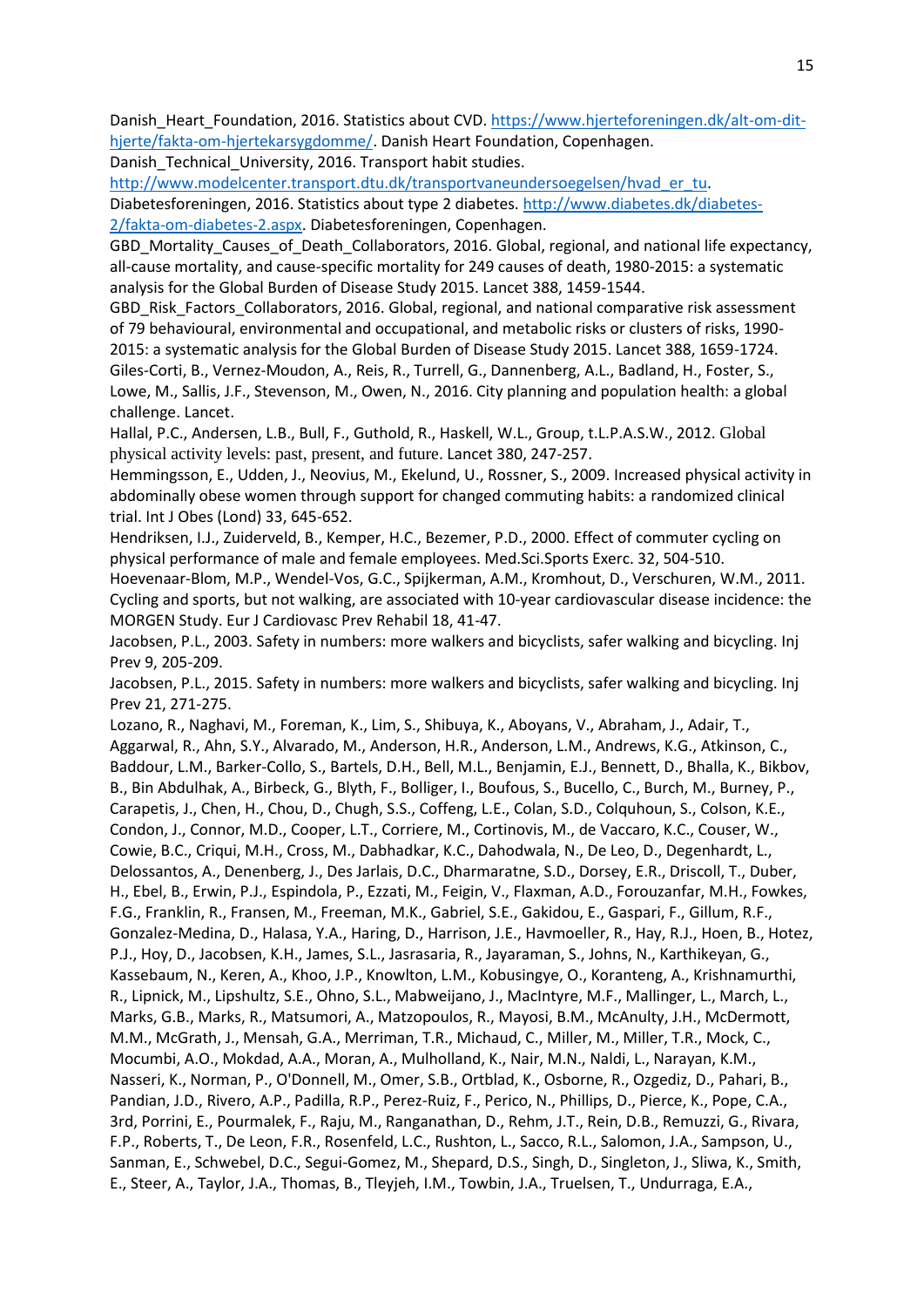Venketasubramanian, N., Vijayakumar, L., Vos, T., Wagner, G.R., Wang, M., Wang, W., Watt, K., Weinstock, M.A., Weintraub, R., Wilkinson, J.D., Woolf, A.D., Wulf, S., Yeh, P.H., Yip, P., Zabetian, A., Zheng, Z.J., Lopez, A.D., Murray, C.J., AlMazroa, M.A., Memish, Z.A., 2012. Global and regional mortality from 235 causes of death for 20 age groups in 1990 and 2010: a systematic analysis for the Global Burden of Disease Study 2010. Lancet 380, 2095-2128.

Manton, R., Rau, H., Fahy, F., Sheahan, J., Clifford, E., 2016. Using mental mapping to unpack perceived cycling risk. Accid Anal Prev 88, 138-149.

Matthews, C.E., Jurj, A.L., Shu, X.O., Li, H.L., Yang, G., Li, Q., Gao, Y.T., Zheng, W., 2007. Influence of exercise, walking, cycling, and overall nonexercise physical activity on mortality in Chinese women. Am.J Epidemiol. 165, 1343-1350.

Moller, N.C., Ostergaard, L., Gade, J.R., Nielsen, J.L., Andersen, L.B., 2011. The effect on cardiorespiratory fitness after an 8-week period of commuter cycling--a randomized controlled study in adults. Prev Med 53, 172-177.

Mueller, N., Rojas-Rueda, D., Cole-Hunter, T., de Nazelle, A., Dons, E., Gerike, R., Gotschi, T., Int Panis, L., Kahlmeier, S., Nieuwenhuijsen, M., 2015. Health impact assessment of active transportation: A systematic review. Prev Med 76, 103-114.

Odense City, 2017. Odense Cycle City.

[http://subsites.odense.dk/subsites6/cyklisternesby/topmenu/om%20cyklisternes%20by/city-of](http://subsites.odense.dk/subsites6/cyklisternesby/topmenu/om%20cyklisternes%20by/city-of-cyclists)[cyclists.](http://subsites.odense.dk/subsites6/cyklisternesby/topmenu/om%20cyklisternes%20by/city-of-cyclists) Municipality of Odense.

Oja, P., Titze, S., Bauman, A., de, G.B., Krenn, P., Reger-Nash, B., Kohlberger, T., 2011. Health benefits of cycling: a systematic review. Scand.J.Med.Sci.Sports 21, 496-509.

Ostergaard, L., Borrestad, L.A., Tarp, J., Andersen, L.B., 2012. Bicycling to school improves the cardiometabolic risk factor profile: a randomised controlled trial. BMJ Open 2.

Rasmussen, M.G., Grontved, A., Blond, K., Overvad, K., Tjonneland, A., Jensen, M.K., Ostergaard, L., 2016. Associations between Recreational and Commuter Cycling, Changes in Cycling, and Type 2

Diabetes Risk: A Cohort Study of Danish Men and Women. PLoS Med 13, e1002076.

Statistics\_Denmark, 2011. Key figures for transport 2011.

[http://www.dst.dk/Site/Dst/Udgivelser/GetPubFile.aspx?id=15515&sid=key.](http://www.dst.dk/Site/Dst/Udgivelser/GetPubFile.aspx?id=15515&sid=key)

Statistics Denmark, 2016a. Statistics Denmark. Mortality statistics.

[http://www.danmarksstatistik.dk/da/Statistik/emner/doedsfald-og-middellevetid/doedsfald.](http://www.danmarksstatistik.dk/da/Statistik/emner/doedsfald-og-middellevetid/doedsfald)

Statistics\_Denmark, 2016b. Statistics Denmark. Traffic accidents.

[http://www.dst.dk/en/Statistik/emner/trafikulykker/faerdselsuheld.](http://www.dst.dk/en/Statistik/emner/trafikulykker/faerdselsuheld)

Stevenson, M., Thompson, J., de Sa, T.H., Ewing, R., Mohan, D., McClure, R., Roberts, I., Tiwari, G., Giles-Corti, B., Sun, X., Wallace, M., Woodcock, J., 2016. Land use, transport, and population health: estimating the health benefits of compact cities. Lancet 388, 2925-2935.

Transport\_Institute, D.T.U., 2016. TU Studies. Transportvaneundersøgelsen. DTU, [http://faq.tu2016.dk/,](http://faq.tu2016.dk/) Copenhagen.

Troelsen, J., 2005. [Transportation and health. Odense - The National Cycling City of Denmark, 1999- 2002 ]. Ugeskr.Laeger 167, 1164-1166.

Vejdirektoratet, 2016a. MASTRA (Machine Traffic registration). The Ministry of Transport and Building. [http://www.vejdirektoratet.dk/EN/Pages/default.aspx.](http://www.vejdirektoratet.dk/EN/Pages/default.aspx)

Vejdirektoratet, 2016b. Statistik om cykeltrafik. Belysning af transportstatistik på cykelområdet og potentielle udviklingstiltag. Ministry of Transport and Building, Copenhagen.

Vejdirektoratet, 2016c. Statistik om cykeltrafik[. www.vejdirektoratet.dk.](file://///hvl.no/tilsett/Privat/larsba/Documents/Q%20drev%20april%202016/Sync/Forskningsprojekter/accidents%20cykel/artikel/JTH/2nd%20revision/www.vejdirektoratet.dk) Vejdirektoratet, Copenhagen.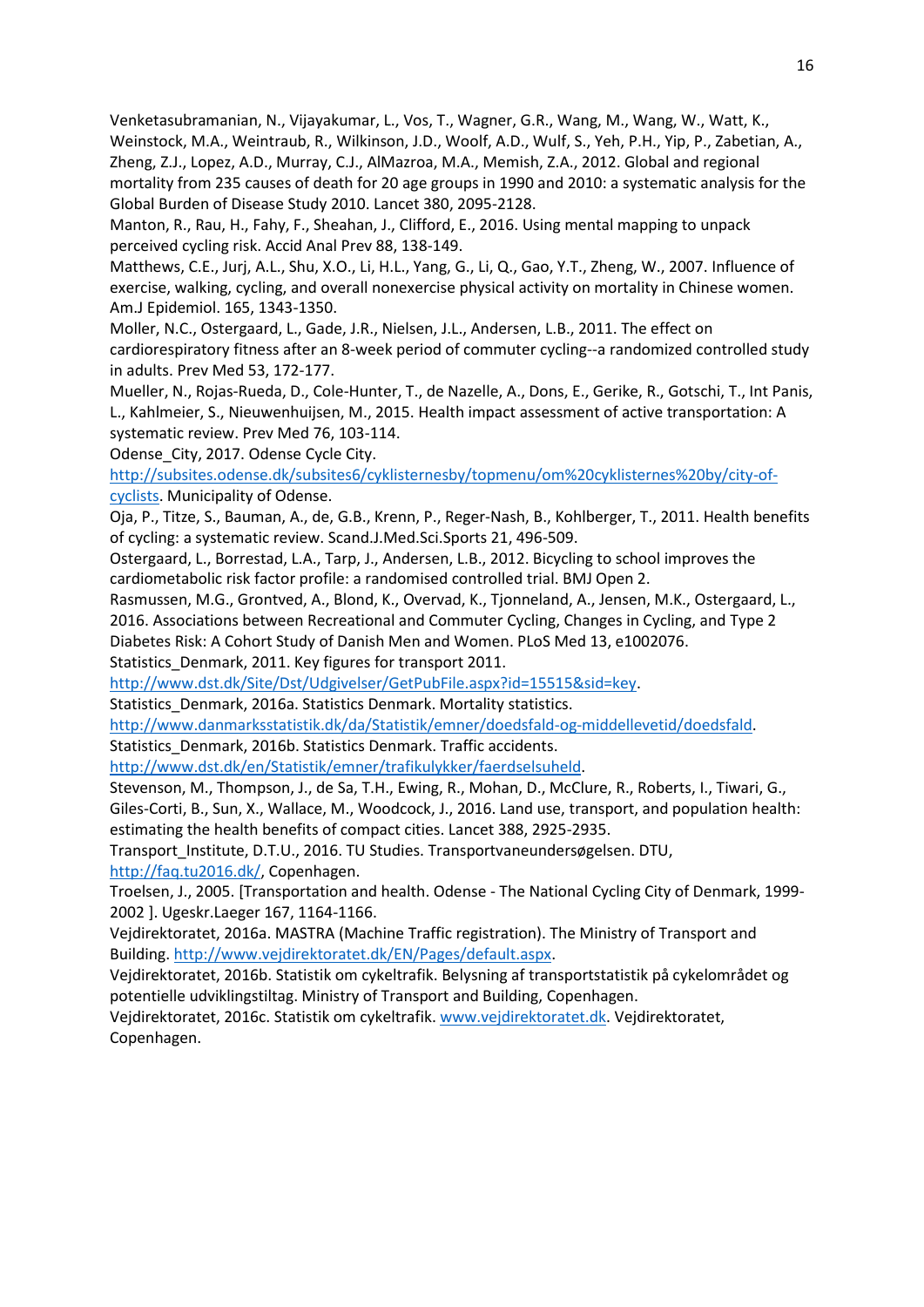Table 1. Calculation of annual (2015) morbidity and mortality from cardiovascular diseases and type 2 diabetes prevented by cycling. Internal relative risk and prevalence were used for each specific study in the calculations and the proportion was multiplied with total morbidity and mortality in Denmark. Cycling attributable disease/deaths was calculated as the sum of cases prevented for each level of cycling:  $\sum((1-RR)*N*prevalence$  for the group). As a sensitivity analysis upper and lower 95% CI of RR were used to calculate 95% CI for prevented number of cases. Annual cases (column 4),,prevalence (column 6) and RR (column 6) were used to calculate prevented cases (column 7). Percentage of all cases (column 8), was calculate from prevented cases (column 7) divided by annual cases (column 4).

| Study                         | Population<br>at baseline                                                | Disease/<br>Mortality<br>in the<br>cohort | Annual<br>cases in<br>DK in<br>2015 (N in                 | Type of<br>cycling<br>analyzed | Amount;<br>Prevalence of<br>cycling $(P)$ ;<br><b>Relative Risk for</b>                                                                                                        | Prevented<br>cases, N<br>(95% CI) |
|-------------------------------|--------------------------------------------------------------------------|-------------------------------------------|-----------------------------------------------------------|--------------------------------|--------------------------------------------------------------------------------------------------------------------------------------------------------------------------------|-----------------------------------|
| Andersen,<br>Cooper<br>2011   | $\sqrt[3]{8466},$ $\sqrt{6510}$<br>20-93 yr                              | Mortality,<br>3787<br>deaths              | equation)<br>52,555<br>deaths in<br>age group<br>40-69 yr | Total<br>cycling               | group(RR)<br>$<$ 3h/w, P=17%,<br>RR=0.78 (0.69-<br>(0.88);<br>$3-7h/w, P=16%$ ,<br>RR=0.76 (0.68-<br>0.85);<br>$>7h/w, P=14\%,$<br>RR=0.70 (0.62-<br>0.78)                     | 6190<br>$(3954 -$<br>8293)        |
| Andersen<br>et al<br>$2000$ " | <b>Total 6,964</b><br>$6171\%$ , 783 $\circ$<br>$40-60$ yr               | Mortality,<br>2291<br>deaths              | 52,555<br>deaths in<br>age group<br>$40-69$ yr            | Commuter<br>cycling            | Mean $3 h/w$ , P=<br>25%; RR=0.72<br>$(0.57 - 0.91)$                                                                                                                           | 3679<br>$(1181 -$<br>22,599)      |
| Rasmussen<br>et al<br>2016    | Total 52,513<br>$24,623\text{ }^{\circ}$<br>27,890 $\circ$<br>$50-65$ yr | Type 2<br>Diabetes,<br>6778 cases         | 28,835                                                    | Total<br>cycling               | 1-60 min/w, $P=$<br>22.3%, RR 0.87<br>$(0.82 - 0.93);$<br>61-150 min/w, $P=$<br>17.9%, RR=0.83<br>$(0.77-0.89);$<br>$>150$ min/w, P=<br>28.0%, RR=0.80<br>$(0.74 - 0.86)$      | 3328<br>$(2148 -$<br>4444)        |
| Rasmussen<br>et al 2016*      | Total<br>$15,063\textcircled{\circ} \mathcal{L}$<br>$50-65$ yr           | Type 2<br>Diabetes,<br>1327 cases         | 28,835                                                    | Commuter<br>cycling            | $1-60$ min/w,<br>$P=13.6\%$ ,<br>RR=0.72 (0.60-<br>0.87);<br>61-150 min/w, $P=$<br>11.8%, RR=0.83<br>$(0.69-1.00);$<br>$>150$ min/w,<br>$P=10.8%$ ,<br>RR=0.70 (0.57-<br>0.85) | 2610 (979-<br>3963)               |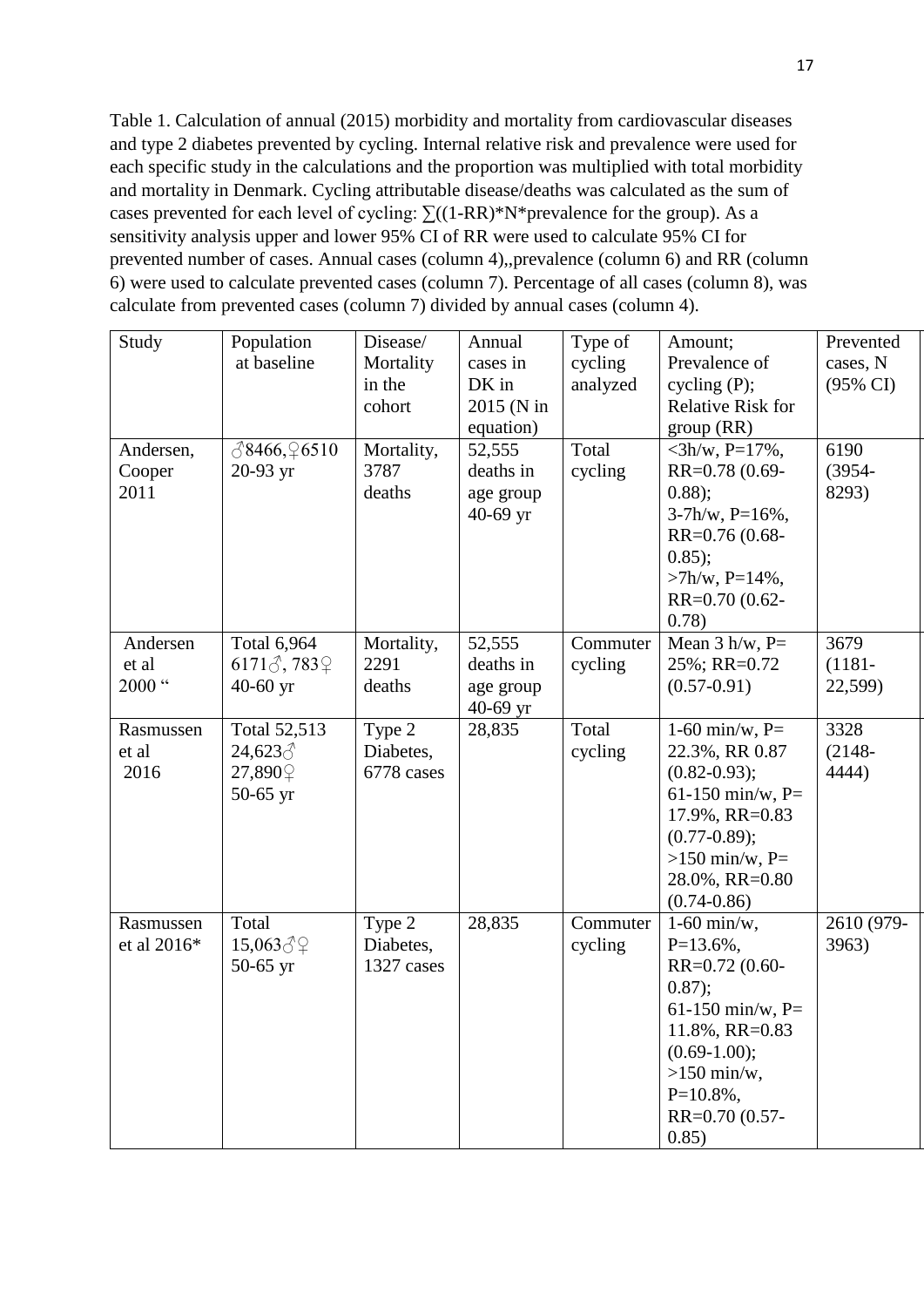| Blond et al<br>2016                               | Total 53,723<br>325,329<br>Q28,394                                          | CVD, 2892<br>cases                     | 52,283                               | Total<br>cycling             | $1-60$ min/w;<br>P=22.3%, RR=0.84<br>$(0.76 - 0.93);$<br>$61-150$ min/w;<br>$P=13.9\%$ ,<br>RR=0.89 (0.80-<br>$1.01$ :<br>$>150$ min/w;<br>$P = 32.7\%$ , | 5742<br>$(2453 -$<br>8526)                |
|---------------------------------------------------|-----------------------------------------------------------------------------|----------------------------------------|--------------------------------------|------------------------------|-----------------------------------------------------------------------------------------------------------------------------------------------------------|-------------------------------------------|
| Blond et al<br>2016                               | Total<br>$16,181\text{eV}$                                                  | CVD, 463<br>cases                      | 52,283                               | Commuter<br>cycling          | RR=0.82 (0.75-<br>0.90)<br>$1-90$ min/w;<br>$P=17.6\%$ ,<br>RR=0.78 (0.58-<br>1.03);<br>$>90$ min/w;<br>$P=17.6\%$ ,<br>RR=0.88 (0.68-<br>1.15)           | 3129<br>$(-1656 -$<br>6809)               |
| Matthews<br>et al<br>2007                         | 671439<br>40-70 yr                                                          | Mortality<br>1091<br>deaths            | 52,555                               | Total<br>cycling             | $<$ 3.4 Met h/d,<br>$P=19.3\%$ ;<br>$RR=0.79(0.61-$<br>1.01)<br>$>3.4$ Met h/d,<br>$P=5.3\%$ , RR=0.66<br>$(0.40 - 1.07)$                                 | 3078<br>$(-296 -$<br>5626)                |
| Matthews<br>et al<br>2007                         | $67,143$ <sup>Q</sup><br>$40-70$ yr                                         | <b>CVD</b><br>mortality,<br>251 deaths | 52,283                               | Total<br>cycling             | $<$ 3.4 MH/d,<br>$P=19.3\%$ ,<br>$RR=0.75(0.41-$<br>1.37);<br>$>3.4$ MH/d,<br>$P=5.3\%$ , RR=0.63<br>$(0.20-2.01)$                                        | 3806<br>$(-6532 -$<br>6354)               |
| <b>Matthews</b><br>et al<br>2007                  | $67,143\frac{^}{^{\circ}}$<br>$40-70$ yr                                    | Cancer<br>mortality,<br>537 deaths     | 35,432                               | Total<br>cycling             | $0.1 - 3.4$ MetH/d,<br>$P=19.3\%$ ,<br>RR=0.82 (0.59-<br>$1.14$ ;<br>$>3.4$ MetH/d,<br>$P=5.3\%$ , RR= $0.55$<br>$(0.27-1.11)$                            | 2205<br>$(-1164 -$<br>4175)               |
| Houvenaar-<br><b>Blom</b><br>et al 2010<br>Celis- | $16,442 \, \textcircled{2} \, \textcircled{2}$<br>$42 \pm 11$ yr<br>239,265 | CVD, 923<br>cases<br>Mortality,        | 52,283<br>52,555                     | Total<br>cycling<br>Commuter | $>0$ ; P=76.5%,<br>RR=0.82 (0.71-<br>0.95)<br>y/n; $P=2.55\%$ ;                                                                                           | 8342<br>$(2000 -$<br>11,599)<br>550 (229- |
| Morales et<br>al 2017                             | $(51.7\% \; \textcircled{2}); 40$ -<br>69 yr                                | 2430<br>deaths                         | deaths in<br>age group<br>$40-69$ yr | cycling                      | $RR=0.59(0.42-$<br>0.83)                                                                                                                                  | 779)                                      |

18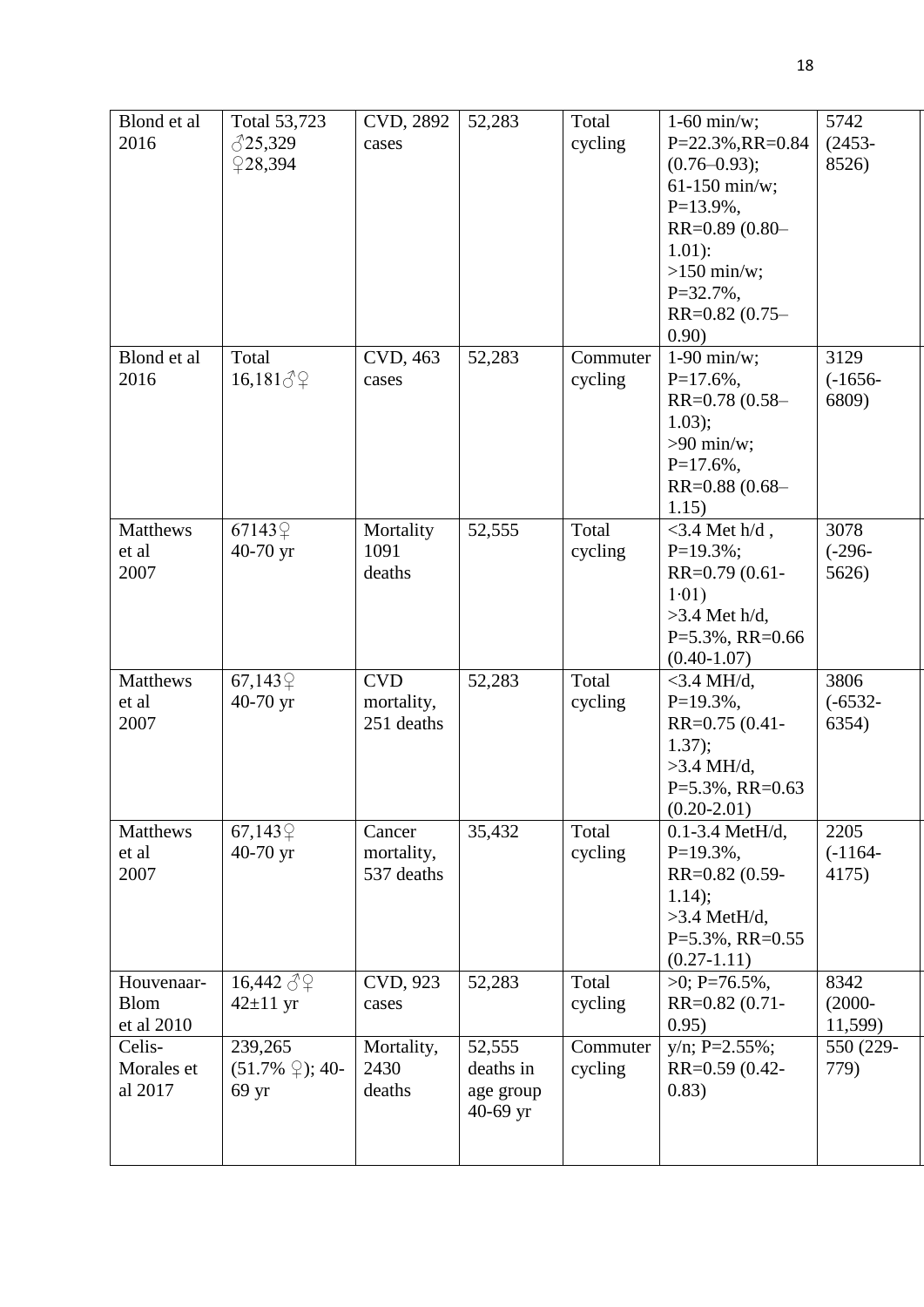| Celis-     | 254,151                             | <b>CVD</b>   | 52,283 | Commuter | $y/n$ ; P=2.55%;  | 613 (160- |
|------------|-------------------------------------|--------------|--------|----------|-------------------|-----------|
| Morales et | $(51.7\% \; \textcircled{2}); 40$ - | incidence,   |        | cycling  | $RR=0.54(0.36-$   | 853)      |
| al 2017    | $69 \text{ yr}$                     | $1110$ cases |        |          | (0.88)            |           |
|            |                                     |              |        |          |                   |           |
|            |                                     |              |        |          |                   |           |
| Celis-     | 243,808 (52%)                       | Cancer       | 35,432 | Commuter | y/n; $P=2.55\%$ ; | 407 (280- |
| Morales et | $\circ$ ); 40-69 yr                 | incidence,   |        | cycling  | $RR=0.55(0.44-$   | 506)      |
| al 2017    |                                     | 3748 cases   |        |          | (0.69)            |           |
|            |                                     |              |        |          |                   |           |
|            |                                     |              |        |          |                   |           |

\*Calculated from person-years of follow-up, because prevalence was not reported in the article.

"We used a prevalence of 25% for women and 50% for men in the calculations, which was found in the age group of 60 years, because most deaths occur in the older groups. CVD: cardio vascular disease; MH/d: MET\*hours per day; LTPA: leisure time physical activity, PA: physical activity; BP: blood pressure; SES: Townsend deprivation index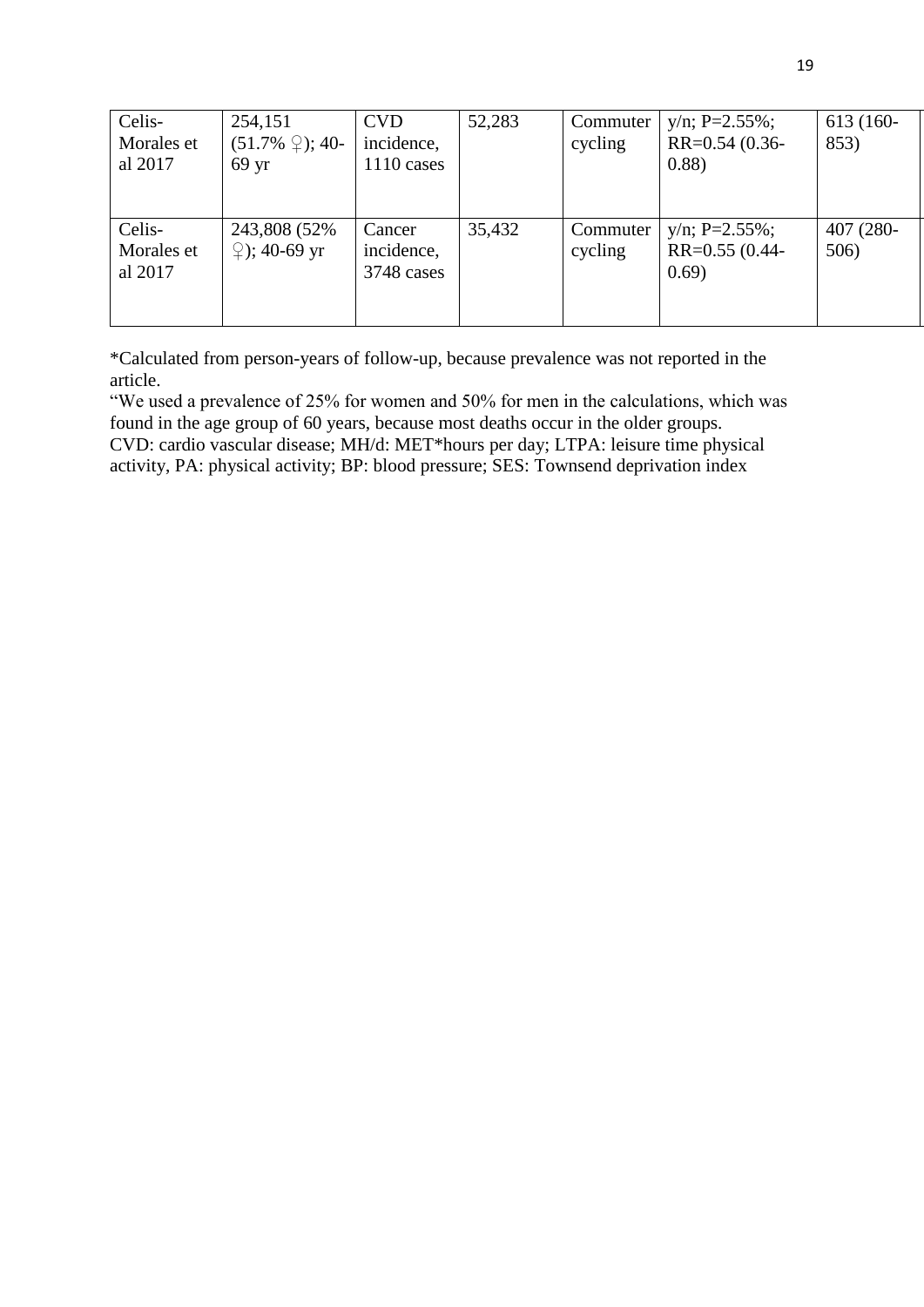Appendix Table A1. Detail of calculation morbidity and mortality in 2015 in the Danish studies. Total number of deaths in Denmark was 52,555, CVD was 52,283, T2D was 28,835 and cancer was 35,432. Cycling attributable disease/deaths was calculated as the sum of cases prevented for each level of cycling:  $\sum((1-RR_i)^*N^*P_i$  (P: prevalence for the group, N: total cases in Denmark). Reference group is non-cycling.

|  | Study        | Outcome      | Type of  | Level               | Relative     | Prevalence         | Prevented cases    | Result         |
|--|--------------|--------------|----------|---------------------|--------------|--------------------|--------------------|----------------|
|  |              |              | cycling  | of                  | risk         |                    | $(1-RR)*P*N$       | preven         |
|  |              |              | analyzed | cycling             | (RR)         |                    |                    | cases          |
|  | Andersen,    | All-cause    | Total    | Non-                | 1            | 0.53               | $\overline{0}$     |                |
|  | Cooper       | mortality    | cycling  | cycling             |              |                    |                    |                |
|  | 2011         | $N = 52,555$ |          | Level 2             | 0.78         | 0.17               | $0.22*0.17*52555$  | 1965           |
|  |              |              |          | $<$ 3 h/w           |              |                    |                    |                |
|  |              |              |          | Level 3             | 0.76         | 0.16               | $0.24*0.16*52555$  | 2018           |
|  |              |              |          | $3-7 h/w$           |              |                    |                    |                |
|  |              |              |          | Level 4<br>$>7$ h/w | 0.70         | 0.14               | $0.30*0.14*52555$  | 2207           |
|  | Andersen"    | All-cause    | Commuter | Non-                | $\mathbf{1}$ | 0.75               | $\overline{0}$     |                |
|  | et al 2000   | mortality    |          |                     |              |                    |                    |                |
|  |              | $N = 52,555$ | cycling  | cycling<br>Cycling  | 0.72         | 0.25               | $0.28*0.25*52555$  |                |
|  | Rasmussen    | Type 2       | Total    | Non-                | $\mathbf{1}$ | 49.0%              | $\overline{0}$     |                |
|  | et al        | diabetes     |          | cycling             |              |                    |                    |                |
|  | 2016         | $N = 28,835$ | cycling  | Level 2             | 0.87         | 22.3%              | 0.13*0.223*28835   | 836            |
|  |              |              |          | $1 - 60$            |              |                    |                    |                |
|  |              |              |          | min/w               |              |                    |                    |                |
|  |              |              |          | Level 3             | 0.83         | 17.9%              | 0.17*0.179*28835   | 877            |
|  |              |              |          | 61-150              |              |                    |                    |                |
|  |              |              |          | min/w               |              |                    |                    |                |
|  |              |              |          | Level 4             | 0.80         | 28.0%              | $0.20*0.28*28835$  | 1615           |
|  |              |              |          | >150                |              |                    |                    |                |
|  |              |              |          | min/w               |              |                    |                    |                |
|  | Rasmussen    | Type 2       | Commuter | Non-                | $\mathbf{1}$ | 0.738              | $\overline{0}$     | $\overline{0}$ |
|  | et al 2016*  | diabetes     | cycling  | cyclists            |              |                    |                    |                |
|  | $N = 28,835$ |              | Level 2  | 0.72                | 0.136        | 0.28*0.136*28835   | 1098               |                |
|  |              |              | $1 - 60$ |                     |              |                    |                    |                |
|  |              |              |          | min/w               |              |                    |                    |                |
|  |              |              |          | Level 3             | 0.83         | 0.118              | 0.17*0.118*28835   | 578            |
|  |              |              |          | 61-150              |              |                    |                    |                |
|  |              |              |          | min/w               |              |                    |                    |                |
|  |              |              |          | >150                | 0.70         | 0.108              | 0.30*0.108*28835   | 934            |
|  |              |              |          | min/w               |              |                    |                    |                |
|  | Blond et al  | <b>CVD</b>   | Total    | Non-                | $\mathbf{1}$ | 0.55               | $\overline{0}$     | $\overline{0}$ |
|  | 2016         | $N = 52,283$ | cycling  | cyclists            |              |                    |                    |                |
|  |              |              |          | Level 2             | 0.84         | 0.223              | $0.16*0.223*52283$ | 1865           |
|  |              |              |          | $1 - 60$            |              |                    |                    |                |
|  |              |              |          | min/w<br>Level 3    | 0.89         | 0.139              | $0.11*0.139*52283$ | 799            |
|  |              |              |          | 61-150              |              |                    |                    |                |
|  |              |              | min/w    |                     |              |                    |                    |                |
|  |              |              | >150     | 0.82                | 0.327        | $0.18*0.327*52283$ | 3077               |                |
|  |              |              |          | min/w               |              |                    |                    |                |
|  |              |              |          |                     |              |                    |                    |                |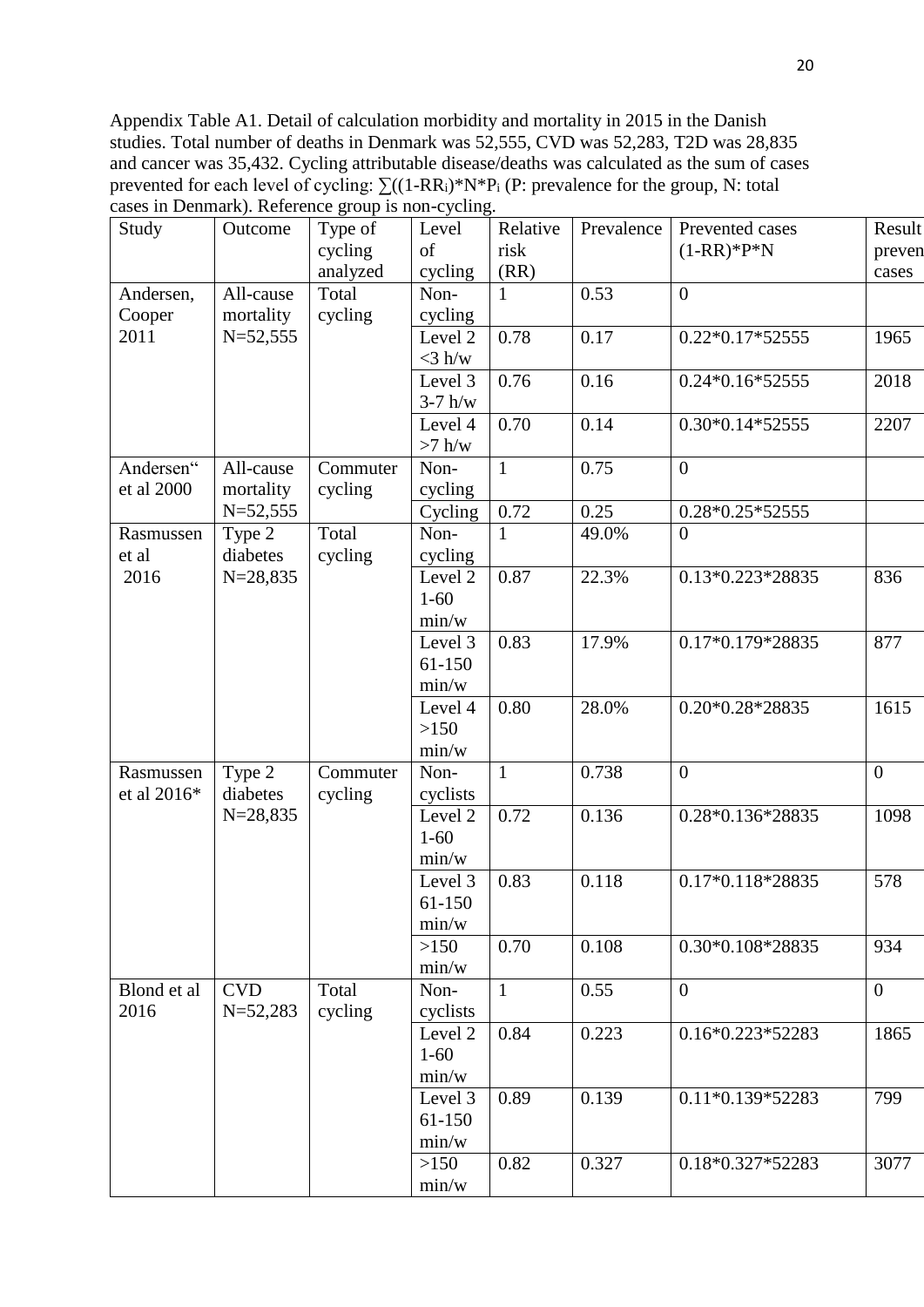| Blond et al     | <b>CVD</b>   | Commuter | Non-        |      | 0.648 | $\overline{0}$     | $\overline{0}$ |
|-----------------|--------------|----------|-------------|------|-------|--------------------|----------------|
| 2016            | $N = 52,283$ | cycling  | cyclists    |      |       |                    |                |
|                 |              |          | Level 2     | 0.78 | 0.176 | $0.22*0.176*52283$ | 2025           |
|                 |              |          | 1-90        |      |       |                    |                |
|                 |              |          | min/w       |      |       |                    |                |
|                 |              |          | Level 3     | 0.88 | 0.176 | $0.12*0.176*52283$ | 1104           |
|                 |              |          | >90         |      |       |                    |                |
|                 |              |          | min/w       |      |       |                    |                |
| <b>Matthews</b> | Cancer       | Total    | Non-        |      | 0.754 |                    |                |
| et al           | $N = 35432$  | cycling  | cyclists    |      |       |                    |                |
| 2007            |              |          | Level 1     | 0.82 | 0.193 | $0.18*0.193*35432$ | 1231           |
|                 |              |          | $0.1 - 3.4$ |      |       |                    |                |
|                 |              |          | MetH/d      |      |       |                    |                |
|                 |              |          | >3.4        | 0.55 | 0.053 | $0.45*0.053*35432$ | 845            |
|                 |              |          | MetH/d      |      |       |                    |                |

"We used a prevalence of 25% for women and 50% for men in the calculations, which was found in the age group of 60 years, because most deaths occur in the older groups.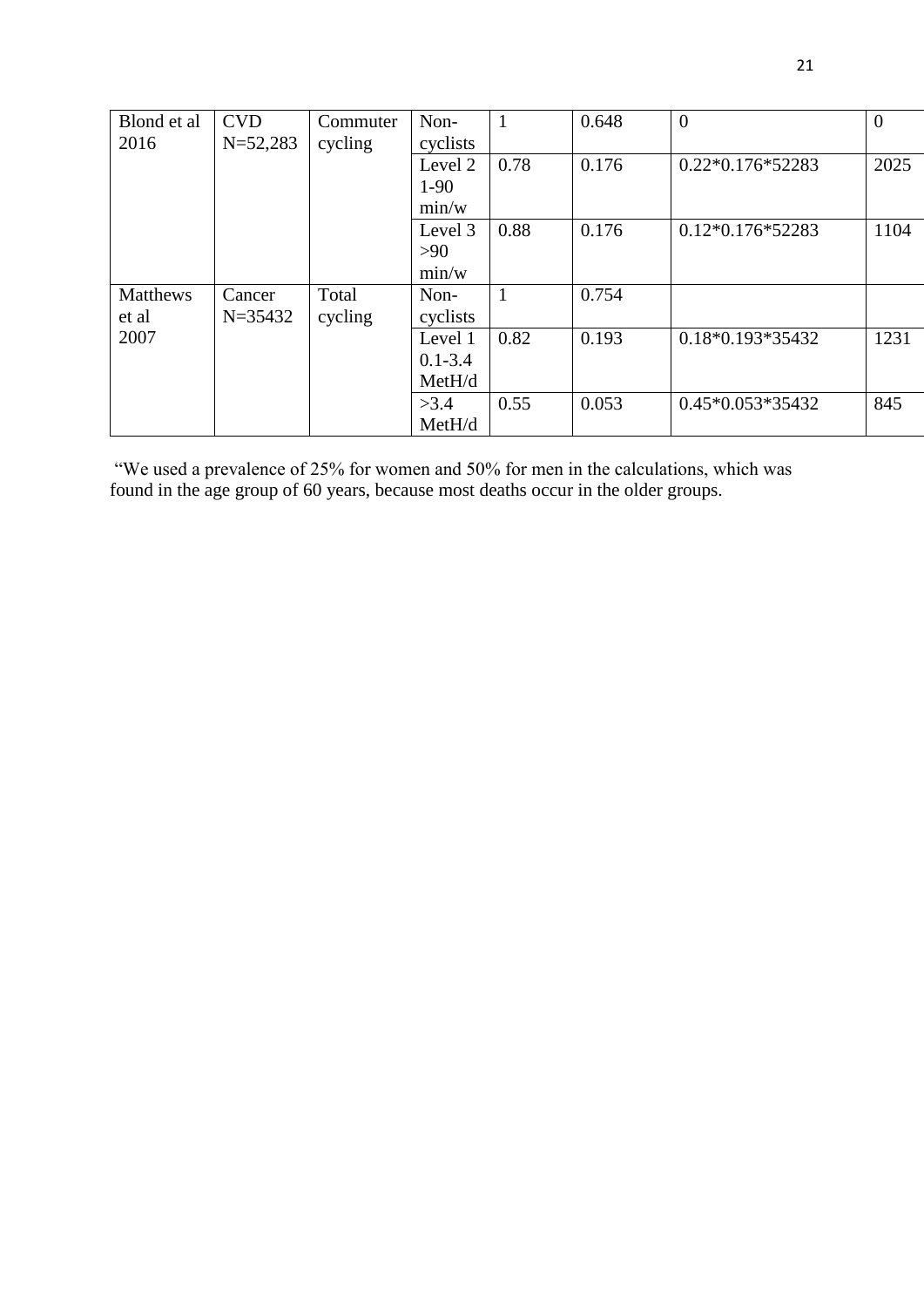

Figure 1. Trends in cycle traffic and cycling related casulaties in the traffic since 1998 in Denmark. Cycle traffic index is based on electronic counters.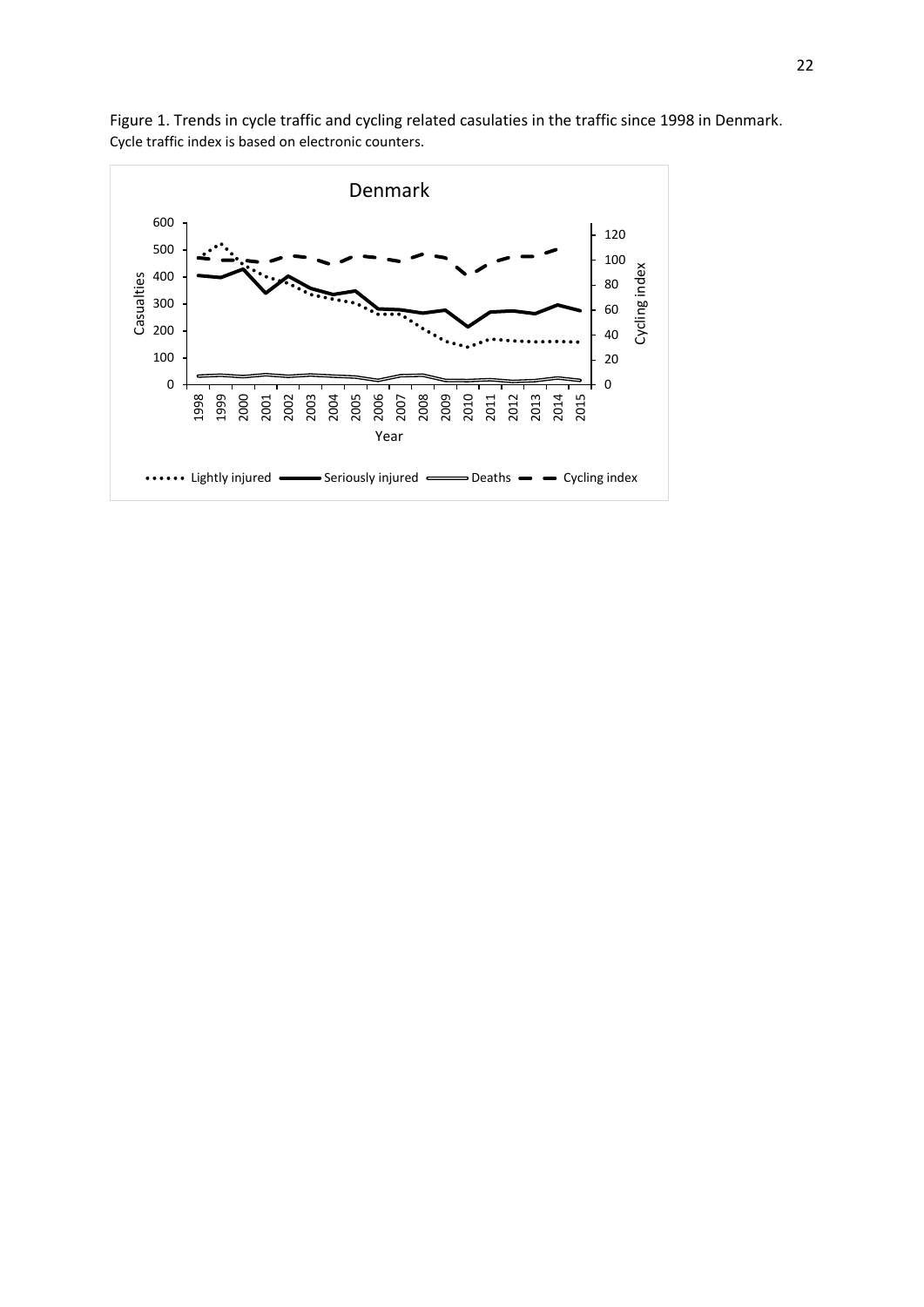Figure 2a-2d. Trends in cycling habits and cycle related casualties in the four larger cities in Denmark since 1998. Cycle index is calculated differently for each city, but is consistent within each city. Cycle index is lacking between 2003-6 in Odense. Casualties include light and serious injuries and deaths.